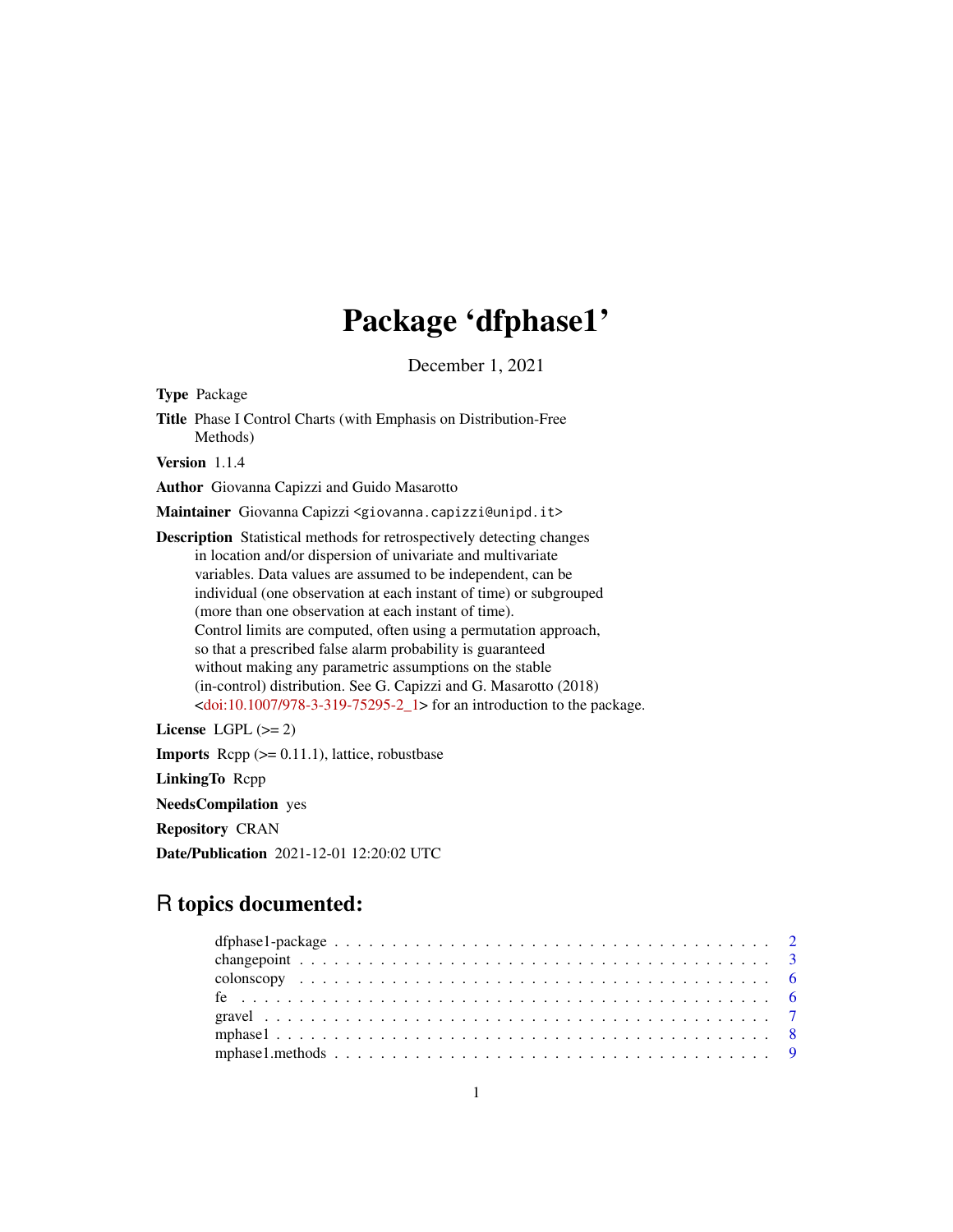<span id="page-1-0"></span>

| Index |                                                                                                         |  |  |  |  |  |  |  |  |  |  |  |  |  |  |  |  |  |  |  |  |  |  |
|-------|---------------------------------------------------------------------------------------------------------|--|--|--|--|--|--|--|--|--|--|--|--|--|--|--|--|--|--|--|--|--|--|
|       |                                                                                                         |  |  |  |  |  |  |  |  |  |  |  |  |  |  |  |  |  |  |  |  |  |  |
|       |                                                                                                         |  |  |  |  |  |  |  |  |  |  |  |  |  |  |  |  |  |  |  |  |  |  |
|       |                                                                                                         |  |  |  |  |  |  |  |  |  |  |  |  |  |  |  |  |  |  |  |  |  |  |
|       |                                                                                                         |  |  |  |  |  |  |  |  |  |  |  |  |  |  |  |  |  |  |  |  |  |  |
|       | $phase1Plot \ldots \ldots \ldots \ldots \ldots \ldots \ldots \ldots \ldots \ldots \ldots \ldots \ldots$ |  |  |  |  |  |  |  |  |  |  |  |  |  |  |  |  |  |  |  |  |  |  |
|       |                                                                                                         |  |  |  |  |  |  |  |  |  |  |  |  |  |  |  |  |  |  |  |  |  |  |

dfphase1-package *Phase I Control Charts (with Emphasis on Distribution-Free Methods)*

#### **Description**

Statistical methods for retrospectively detecting changes in location and/or dispersion of univariate and multivariate variables. Data values are assumed to be independent, can be individual (one observation at each instant of time) or subgrouped (more than one observation at each instant of time). Control limits are computed, often using a permutation approach, so that a prescribed false alarm probability is guaranteed without making any parametric assumptions on the stable (in-control) distribution.

#### Details

The main functions are:

- [shewhart](#page-16-1) and [mshewhart](#page-10-1): univariate and multivariate Shewhart-type control charts based either on the original observations or on a rank transformation. These functions are particularly useful for detecting isolated shifts in the mean and/or variance of subgrouped observations. Functions [shewhart](#page-16-1) and [mshewhart](#page-10-1) also allow the simultaneously use of two control charts originally designed to detect separately location and scale shifts. In particular, note that when more than one critical values are needed, the false alarm probability is "balanced" between the separate control charts as discussed by Capizzi (2015).
- [changepoint](#page-2-1) and [mchangepoint](#page-2-2): univariate or multivariate control charts useful for detecting sustained (and other patterned) mean and/or variance shifts. The control statistic is based on a generalized likelihood ratio test computed under a Gaussian assumption. However, the control limits are computed by permutation. An optional preliminary rank transformation can be used to improve the performance in the case of nonnormal data.
- [rsp](#page-14-1) and [mphase1](#page-7-1): the univariate and multivariate methods introduced by Capizzi and Masarotto (2013) and (2017) to detect multiple isolated or step shifts in individual or subgrouped data.

The use of distribution-free control limits is emphasized. However, the package also includes some functions for computing normal-based control limits. As noted in the individual help pages, these limits can also be suitable for some non-normal distributions (e.g., applying a multivariate rank. transformation, normal-based control limits mantain the desired false alarm probability in the class of the multivariate elliptical distributions). Nevertheless, their use is not generally recommended.

The data should be organized as follows: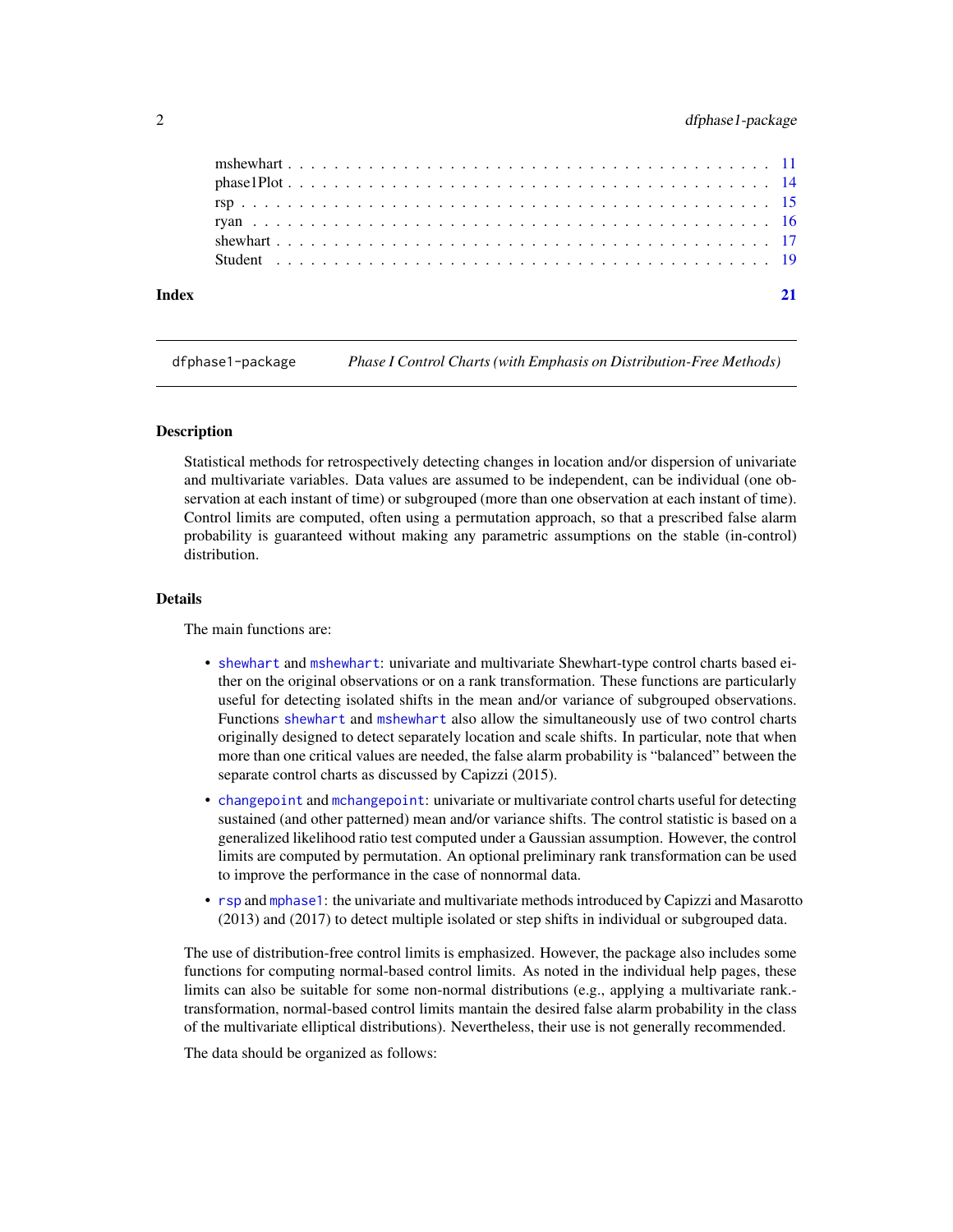# <span id="page-2-0"></span>changepoint 3

- *Univariate control charts:* an nxm matrix, where n and m are the size of each subgroup and the number of subgroups, respectively. A vector of length m is accepted in the case of individual data, i.e., when n=1.
- *Multivariate control charts:* a pxnxm array, where p denotes the number of monitored variables. A p x m matrix is accepted in the case of individual data.

Functions [phase1Plot](#page-13-1) and [mphase1Plot](#page-13-2) can be used for plotting the data.

#### Author(s)

Giovanna Capizzi and Guido Masarotto (maintainer: Giovanna Capizzi <giovanna.capizzi@unipd.it>).

#### References

G. Capizzi (2015) "Recent advances in process monitoring: Nonparametric and variable-selection methods for Phase I and Phase II (with discussion)". *Quality Engineering*, 27, pp. 44–80, doi: [10.108](https://doi.org/10.1080/08982112.2015.968046)0/ [08982112.2015.968046.](https://doi.org/10.1080/08982112.2015.968046)

G. Capizzi and G. Masarotto (2013), "Phase I Distribution-Free Analysis of Univariate Data". *Journal of Quality Technology*, 45, pp. 273–284, doi: [10.1080/00224065.2013.11917938.](https://doi.org/10.1080/00224065.2013.11917938)

G. Capizzi and G. Masarotto (2017), Phase I Distribution-Free Analysis of Multivariate Data, *Technometrics*, 59, pp. 484–495, doi: [10.1080/00401706.2016.1272494.](https://doi.org/10.1080/00401706.2016.1272494)

G. Capizzi and G. Masarotto (2018), "Phase I Distribution-Free Analysis with the R Package dfphase1". *Frontiers in Statistical Quality Control 12*, eds. S. Knoth and W. Schmid, pp. 3–19, Springer, doi: [10.1007/9783319752952\\_1](https://doi.org/10.1007/978-3-319-75295-2_1)

### See Also

[shewhart](#page-16-1), [shewhart.normal.limits](#page-16-2), [mshewhart](#page-10-1), [mshewhart.normal.limits](#page-10-2), [changepoint](#page-2-1), [changepoint.normal.limits](#page-2-2), [mchangepoint](#page-2-2), [mchangepoint.normal.limits](#page-2-2), [rsp](#page-14-1), [mphase1](#page-7-1), [phase1Plot](#page-13-1), [mphase1Plot](#page-13-2).

<span id="page-2-1"></span>

| changepoint | Detection of a sustained change-point in univariate and multivariate |
|-------------|----------------------------------------------------------------------|
|             | data                                                                 |

#### <span id="page-2-2"></span>Description

changepoint (univariate data) and mchangepoint (multivariate data) test for the presence of a sustained location and/or dispersion shift. Both functions can be applied to individual and subgrouped observations.

changepoint.normal.limits and mchangepoint.normal.limits precompute the corresponding control limits when the in-control distribution is normal.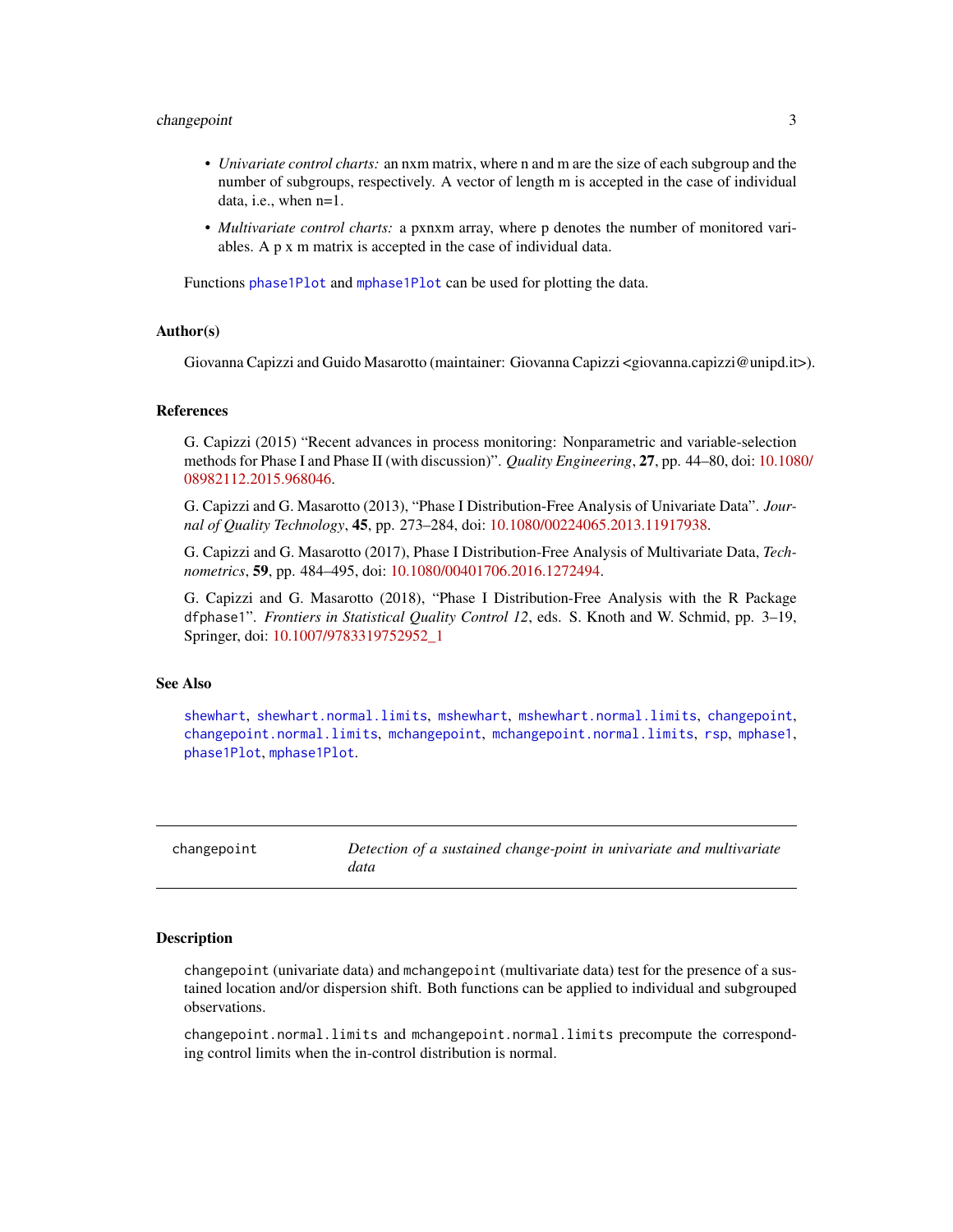#### <span id="page-3-0"></span>Usage

```
changepoint(x, subset, score = c("Identity", "Ranks"), only mean = FALSE,plot = TRUE, FAP = 0.05, seed = 11642257, L = 10000, limits = NA)
mchangepoint(x, subset, score = c("Identity", "Signed Ranks", "Spatial Signs",
  "Spatial Ranks", "Marginal Ranks"), only.mean = FALSE,
 plot = TRUE, FAP = 0.05, seed = 11642257, L = 10000, limits = NA)
changepoint.normal.limits(n, m, score = c("Identity", "Ranks"),
  only.mean = FALSE, FAP = 0.05, seed = 11642257, L = 100000)
mchangepoint.normal.limits(p, n, m, score = c("Identity", "Signed Ranks", "Spatial Signs",
  "Spatial Ranks", "Marginal Ranks"), only.mean = FALSE,
 FAP = 0.05, seed = 11642257, L = 100000)
```
#### Arguments

| X          | changepoint: a nxm numeric matrix or a numeric vector of length m.                                                                                                  |
|------------|---------------------------------------------------------------------------------------------------------------------------------------------------------------------|
|            | mchangepoint: a pxnxm data numeric array or a pxm numeric vector.                                                                                                   |
|            | See below, for the meaning of p, n and m.                                                                                                                           |
| p          | integer: number of monitored variables.                                                                                                                             |
| n          | integer: size of each subgroup (number of observations gathered at each time<br>point).                                                                             |
| m          | integer: number of subgroups (time points).                                                                                                                         |
| subset     | an optional vector specifying a subset of subgroups/time points to be used                                                                                          |
| score      | character: the transformation to use; see mshewhart.                                                                                                                |
| only.mean  | logical; if TRUE only a location change-point is searched.                                                                                                          |
| plot       | logical; if TRUE, the control statistic is displayed.                                                                                                               |
| <b>FAP</b> | numeric (between 0 and 1): the desired false alarm probability.                                                                                                     |
| seed       | positive integer; if not NA, the RNG's state is resetted using seed. The current<br>. Random. seed will be preserved. Unused by mshewhart when limits is not<br>NA. |
| L          | positive integer: the number of Monte Carlo replications used to compute the<br>control limits. Unused by changepoint and mchangepoint when limits is not<br>NA.    |
| limits     | numeric: a precomputed vector of length m containing the control limits.                                                                                            |

# Details

After an optional rank transformation (argument score), changepoint and mchangepoint compute, for  $\tau = 2, \ldots, m$ , the normal likelihood ratio test statistics for verifying whether the mean and dispersion (or only the mean when only mean=TRUE) are the same before and after  $\tau$ . See Sullivan and Woodall (1999, 2000) and Qiu (2013), Chapter 6 and Section 7.5.

Note that the control statistic is equivalent to that proposed by Lung-Yut-Fong *et al.* (2011) when score="Marginal Ranks" and only.mean=TRUE.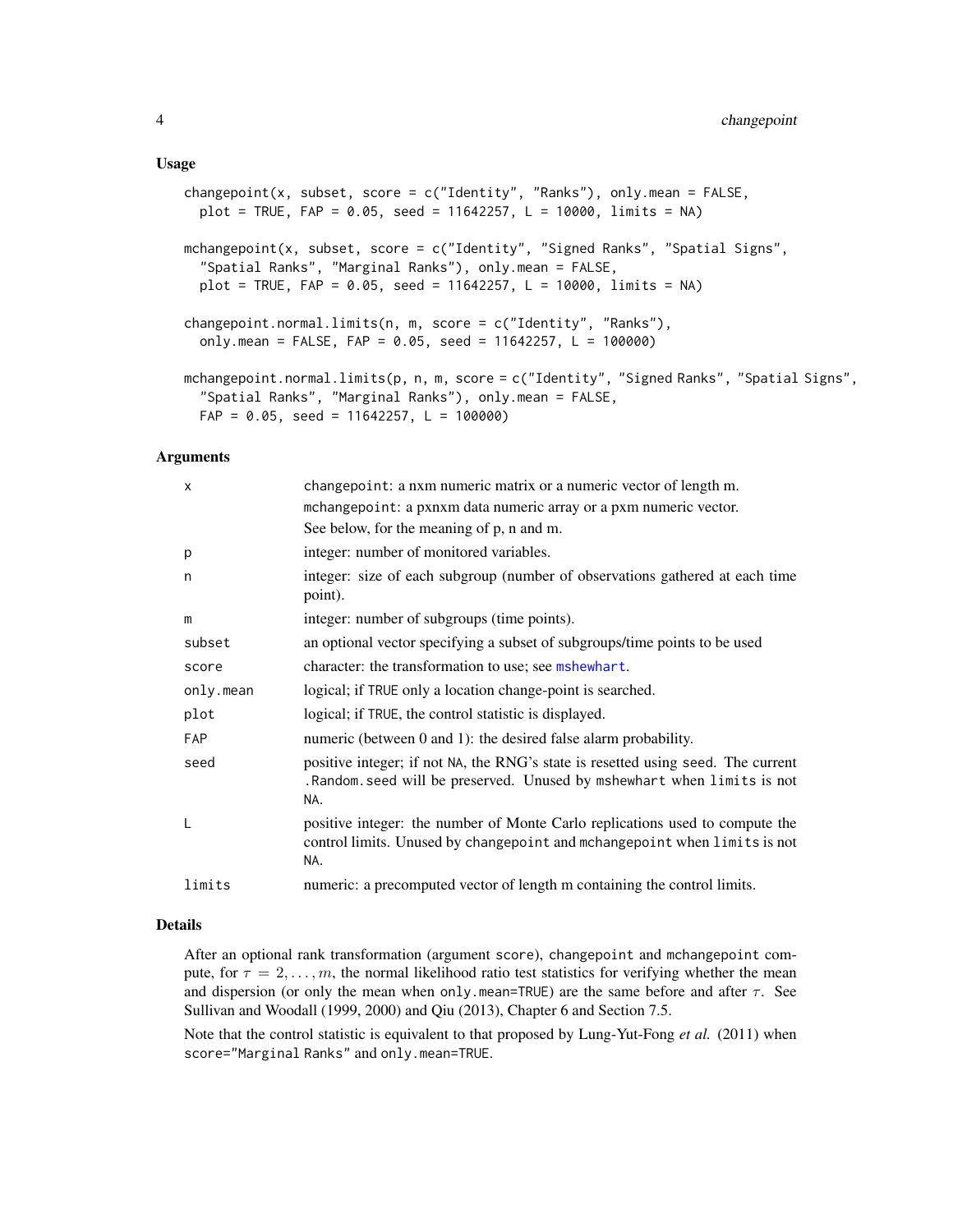# changepoint 5

As suggested by Sullivan and Woodall (1999, 2000), control limits proportional to the in-control mean of the likelihood ratio test statistics are used. Further, when plot=TRUE, the control statistics divided by the time-varying control limits are plotted with a "pseudo-limit" equal to one.

When only.mean=FALSE, the decomposition of the likelihood ratio test statistic suggested by Sullivan and Woodall (1999, 2000) for diagnostic purposes is also computed, and optionally plotted.

#### Value

changepoint and mchangepoint return an invisible list with elements

| glr                            | control statistics.                                                                                                                                                                   |
|--------------------------------|---------------------------------------------------------------------------------------------------------------------------------------------------------------------------------------|
| mean, dispersion               |                                                                                                                                                                                       |
|                                | decomposition of the control statistics in the two parts due to changes in the<br>mean and dispersion, respectively. These elements are present only when $\text{only}$ . mean=FALSE. |
| limits                         | control limits.                                                                                                                                                                       |
| score, only.mean, FAP, L, seed |                                                                                                                                                                                       |
|                                | input arguments.                                                                                                                                                                      |

changepoint.normal.limits and mchangepoint.normal.limits return a numeric vector containing the control limits.

#### **Note**

- 1. When limits is NA, changepoint and mchangepoint compute the control limits by permutation. The resulting control charts are distribution-free.
- 2. Pre-computed limits, like those computed using changepoint.normal.limits and mchangepoint.normal.limits, are recommended *only* for univariate data when score=Ranks. Indeed, in all the other cases, the resulting control chart will not be distribution-free.
- 3. However, note that, when score is Signed Ranks, Spatial Signs, Spatial Ranks the normalbased control limits are distribution-free in the class of all multivariate elliptical distributions.

#### Author(s)

Giovanna Capizzi and Guido Masarotto.

#### References

A. Lung-Yut-Fong, C. Lévy-Leduc, O. Cappé O (2011) "Homogeneity and change-point detection tests for multivariate data using rank statistics". arXiv:11071971, [https://arxiv.org/abs/1107.](https://arxiv.org/abs/1107.1971) [1971](https://arxiv.org/abs/1107.1971).

P. Qiu (2013) *Introduction to Statistical Process Control*. Chapman & Hall/CRC Press.

J. H. Sullivan, W. H. Woodall (1996) "A control chart for preliminary analysis of individual observations". *Journal of Quality Technology*, 28, pp. 265–278, doi: [10.1080/00224065.1996.11979677.](https://doi.org/10.1080/00224065.1996.11979677)

J. H. Sullivan, W. H. Woodall (2000) "Change-point detection of mean vector or covariance matrix shifts using multivariate individual observations". *IIE Transactions*, 32, pp. 537–549 doi: [10.1080/](https://doi.org/10.1080/07408170008963929) [07408170008963929.](https://doi.org/10.1080/07408170008963929)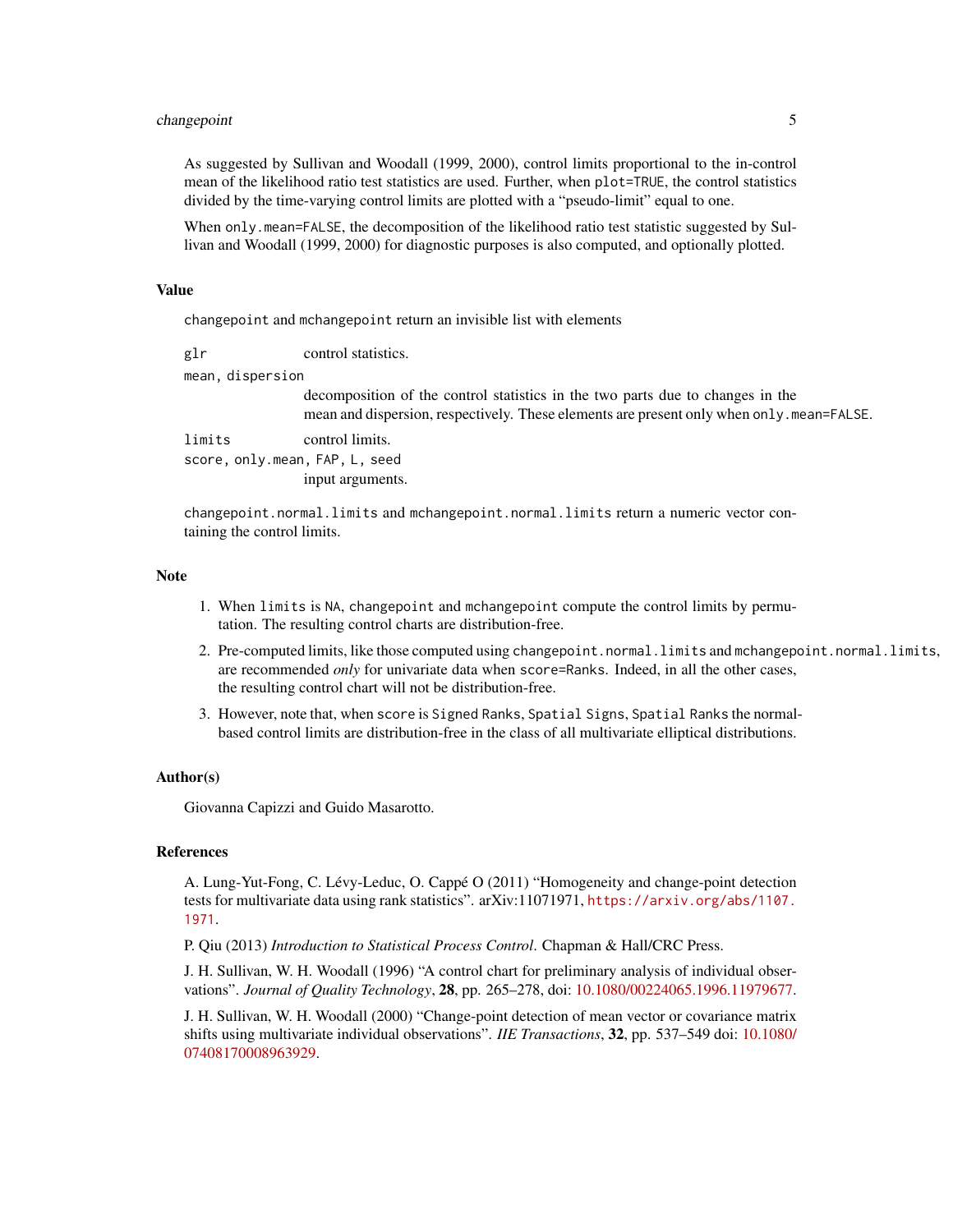<span id="page-5-0"></span>

# Examples

```
data(gravel)
changepoint(gravel[1,,])
mchangepoint(gravel)
mchangepoint(gravel,score="Signed Ranks")
```
colonscopy *Colonscopy Times*

#### Description

This data set contains the colonscopy times (minutes) for 30 subgroups of 5 patients given in Allison Jones-Farmer *et al.* (2009).

# Usage

data(colonscopy)

# Format

A 5x30 matrix.

#### References

L. A. Jones-Farmer, V. Jordan, C. W. Champs (2009) "Distribution-free Phase I control charts for subgroup location", *Journal of Quality Technology*, 41, pp. 304–316, doi: [10.1080/00224065.2009.11917784.](https://doi.org/10.1080/00224065.2009.11917784)

# Examples

```
data(colonscopy)
phase1Plot(colonscopy)
```
fe *Ferric Oxide data*

# Description

This data set contains 189 ferric-oxide individual measurement collected in an aluminum smelter.

#### Usage

data(fe)

# Format

A vector of length 189.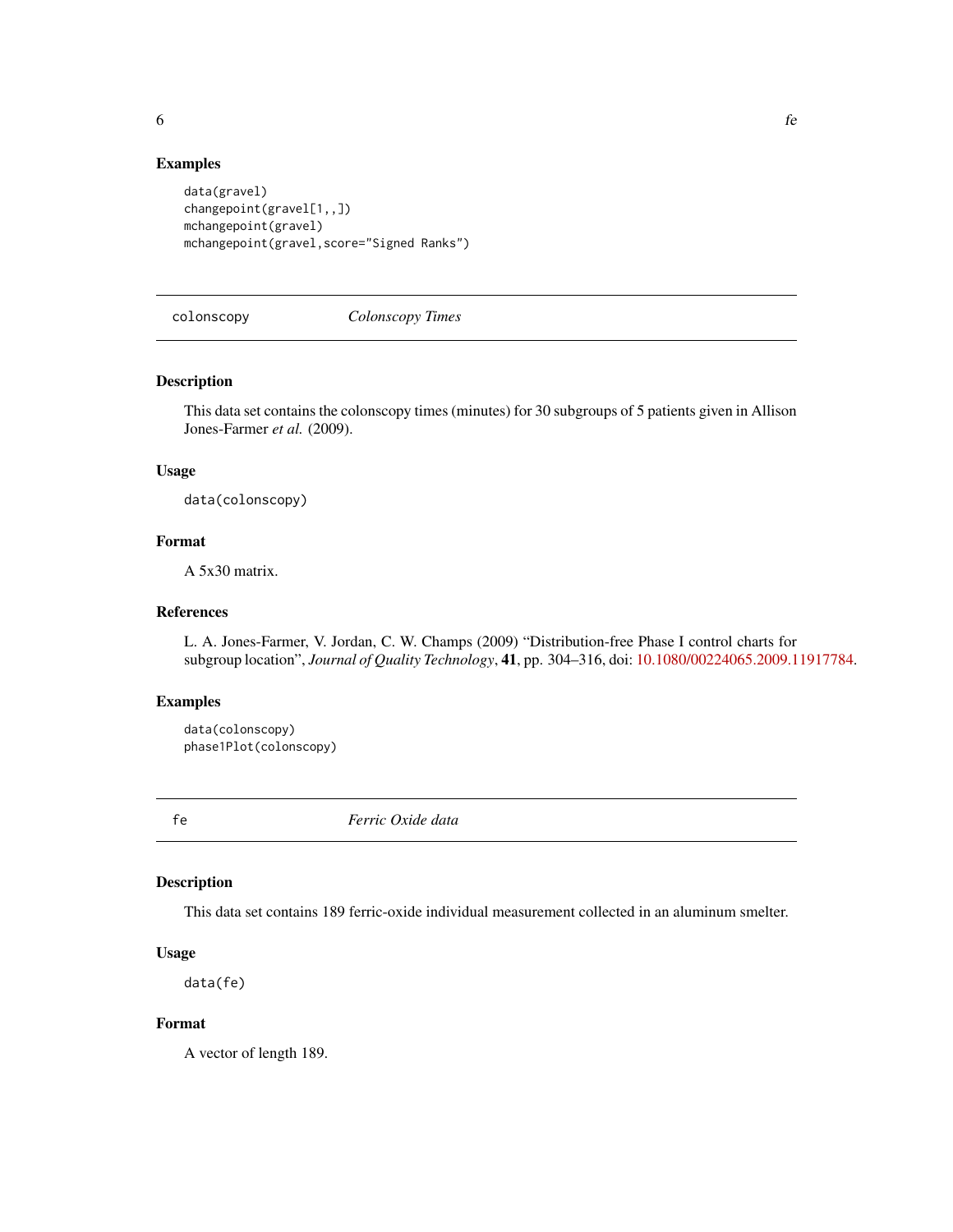#### <span id="page-6-0"></span>gravel  $\sim$  7  $\sim$  7  $\sim$  7  $\sim$  7  $\sim$  7  $\sim$  7  $\sim$  7  $\sim$  7  $\sim$  7  $\sim$  7  $\sim$  7  $\sim$  7  $\sim$  7  $\sim$  7  $\sim$  7  $\sim$  7  $\sim$  7  $\sim$  7  $\sim$  7  $\sim$  7  $\sim$  7  $\sim$  7  $\sim$  7  $\sim$  7  $\sim$  7  $\sim$  7  $\sim$  7  $\sim$  7  $\sim$  7  $\sim$  7  $\sim$

# References

M. D. Holland, D. M. Hawkins (2014) "A Control Chart Based on a Nonparametric Multivariate Change-Point Model", *Journal of Quality Technology*, 46, pp 63–77, doi: [10.1080/00224065.2014.11917954.](https://doi.org/10.1080/00224065.2014.11917954)

# Examples

data(fe) phase1Plot(fe)

gravel *Gravel data*

### Description

This data set contains 56 individual bivariate observations from a gravel-producing plant given by Holmes and Mergen (1993). There are two variables measuring the percentage of the particles (by weight) that are large or medium in size, respectively.

#### Usage

data(gravel)

# Format

A 2x56 matrix.

# References

D. S. Holmes, A. Mergen (1993) "Improving the Performance of the T <sup>2</sup> Control Chart", *Quality Engineering*, 5, pp. 619–625, doi: [10.1080/08982119308919004.](https://doi.org/10.1080/08982119308919004)

```
data(gravel)
mphase1Plot(gravel)
```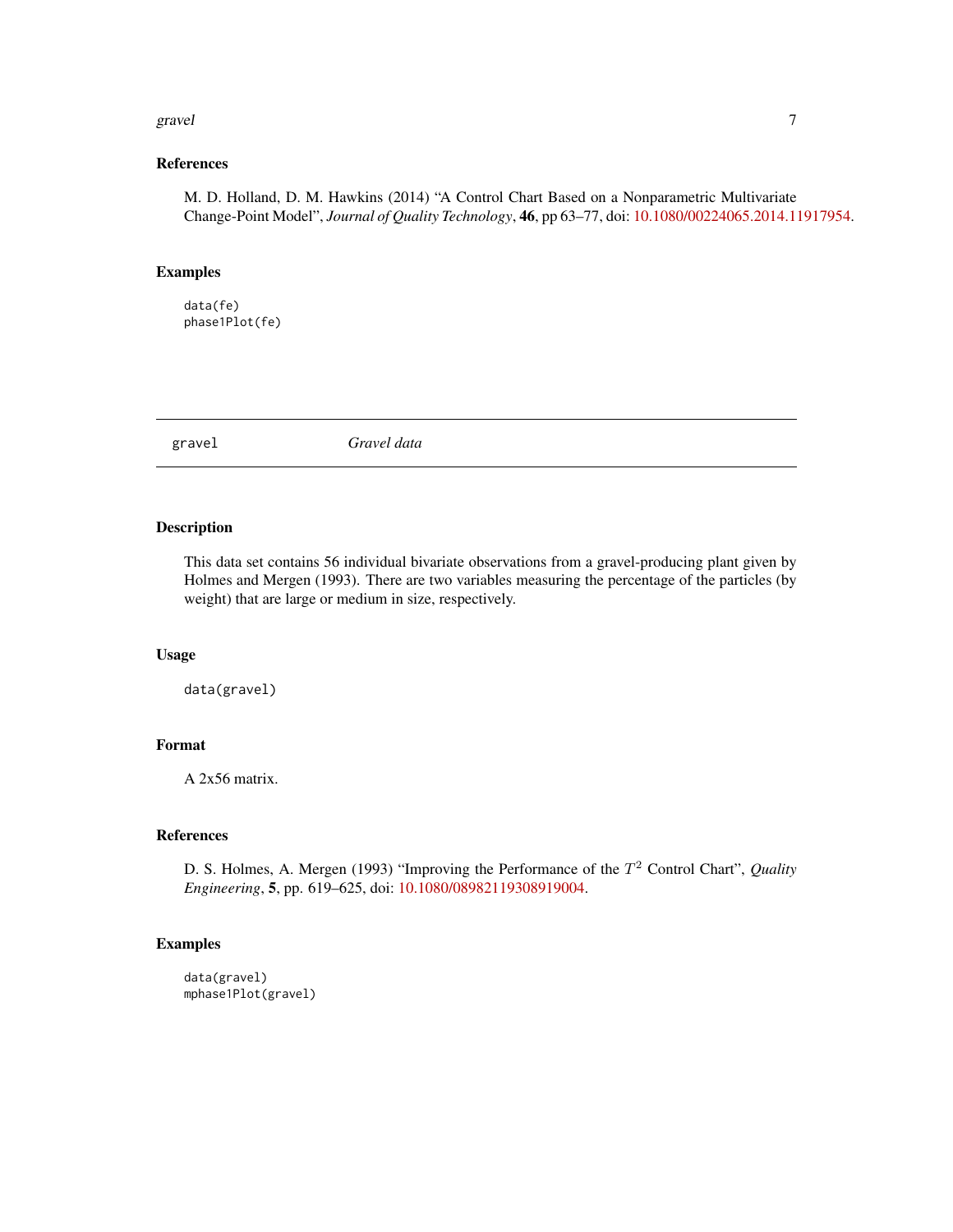<span id="page-7-1"></span><span id="page-7-0"></span>

# Description

Retrospective change point detection using the method described by Capizzi and Masarotto (2017).

# Usage

```
mphase1(x, plot = TRUE, post.signal = TRUE, isolated = dim(x)[2] > 1, step = TRUE,
        alpha = 0.05, gamma = 0.5, K = min(50, round(sqrt(dim(x)[3]))),
        lmin = 5, L = 1000, seed = 11642257)
```
# Arguments

| $\times$    | a pxnxm array containing the observations; $x[r, j, i]$ is the jth observation on<br>the rth variable of the <i>i</i> th subgroup.              |
|-------------|-------------------------------------------------------------------------------------------------------------------------------------------------|
| plot        | logical; if FALSE the diagnostic plot is not displayed.                                                                                         |
| post.signal | logical; if FALSE the diagnostic LASSO-based analysis is not performed.                                                                         |
| isolated    | logical; if FALSE isolated shifts are not detected.                                                                                             |
| step        | logical; if FALSE step shifts are not detected.                                                                                                 |
| alpha       | real; the acceptable false alarm probability; if the observed p-value is greater<br>than alpha, then the estimated mean function is a constant. |
| gamma       | real; the extra penalization for the extended BIC criteria.                                                                                     |
| К           | integer; the maximum number of shifts which the procedure tries to detect.                                                                      |
| lmin        | integer; the minimum length of a step shift.                                                                                                    |
| L           | integer; the number of random permutations used to compute the p-values.                                                                        |
| seed        | integer; if not NA, the RNG's state is re-setted using seed. The current . Random. seed<br>will be preserved.                                   |

#### Value

Functions mphase1 returns an object of class mphase1 containing

| p.value         | The p-value.                                                                                                                                                                                                                                        |
|-----------------|-----------------------------------------------------------------------------------------------------------------------------------------------------------------------------------------------------------------------------------------------------|
| Wobs            | The overall test statistic.                                                                                                                                                                                                                         |
| alasso          | A data-frame containing the result of the post-signal diagnosis analysis, i.e., the<br>times and types of shifts and the involved variables identified using the adaptive<br>LASSO.                                                                 |
| forward         | A data frame containing the result of the forward search analysis, <i>i.e.</i> , the times<br>and types of the possible shifts as well as the elementary test statistics and the<br>estimates of their (conditional) means and standard deviations. |
| center, scatter |                                                                                                                                                                                                                                                     |
|                 | The location vector and dispersion matrix used to standardize the original data.                                                                                                                                                                    |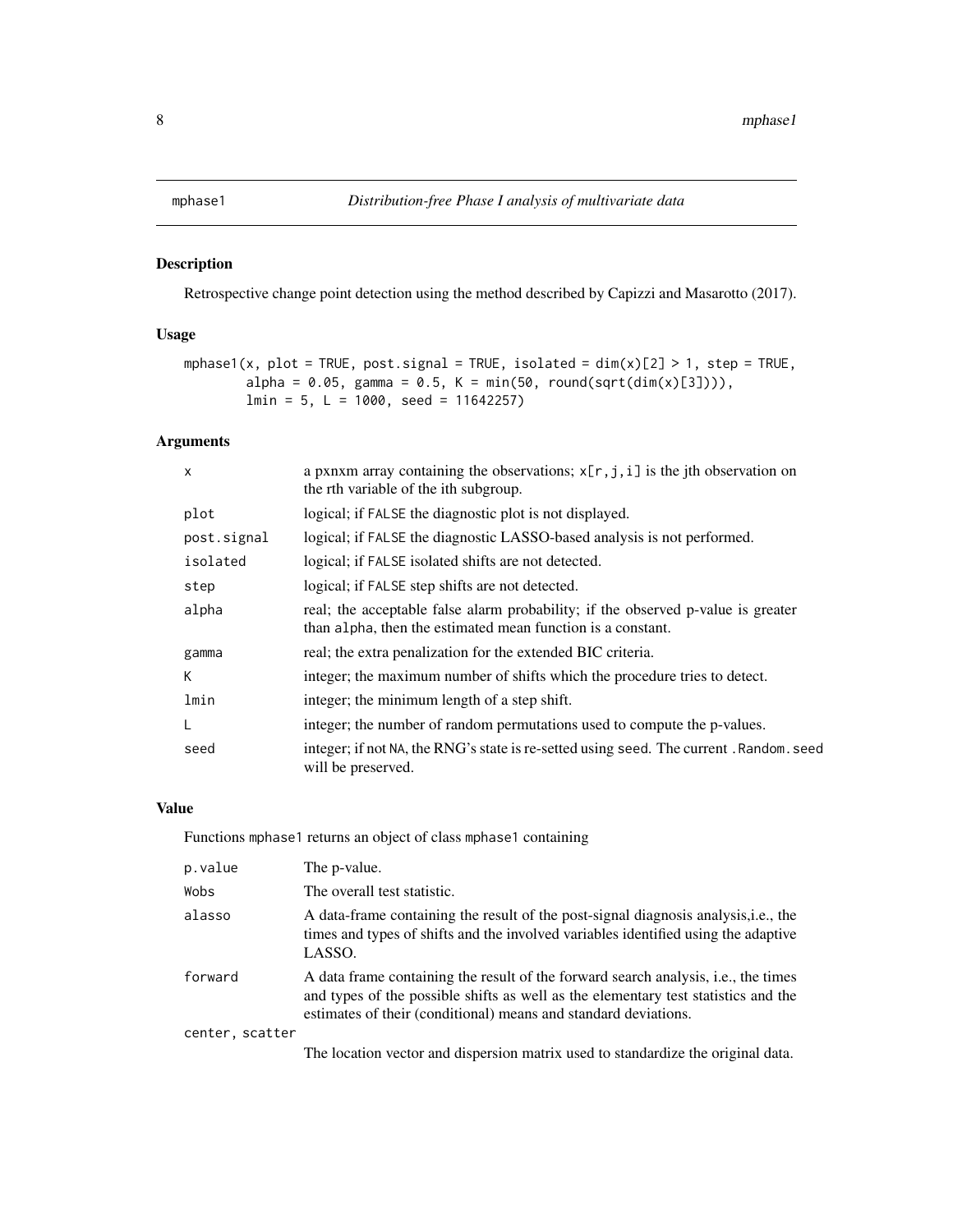<span id="page-8-0"></span>

|                   | signed.ranks A pxnxm array containing the signed ranks. |  |  |  |          |
|-------------------|---------------------------------------------------------|--|--|--|----------|
| fitted, residuals |                                                         |  |  |  |          |
|                   |                                                         |  |  |  | $\cdots$ |

Two pxnxm arrays containing the fitted means and the residuals, i.e., the difference between the observations and the fitted values.

#### Author(s)

Giovanna Capizzi and Guido Masarotto.

# References

G. Capizzi and G. Masarotto (2017), Phase I Distribution-Free Analysis of Multivariate Data, *Technometrics*, 59, pp. 484–495, doi: [10.1080/00401706.2016.1272494.](https://doi.org/10.1080/00401706.2016.1272494)

#### See Also

#### [postsignal](#page-8-1).

# Examples

```
# A simulated in-control data from a Student's t distribution
# with 3 degrees of freedom
set.seed(123)
x \leq - sweep(array(rnorm(5*5*50),c(5,5,50)),c(2,3),sqrt(rchisq(5*50,3)/3),"/")
mphase1(x)
# Reproduction of the two examples given in Capizzi and Masarotto (2016)
data(ryan)
mphase1(ryan)
data(gravel)
mphase1(gravel)
```
mphase1.methods *Methods for objects of class* mphase1

#### <span id="page-8-1"></span>Description

Methods print and plot allow to write to the console and plot (optionally changing the layout) the result of the Phase I analysis performed with function mphase1.

Method postsignal implements the post-signal Phase I analysis based on the adaptive LASSO described in Capizzi and Masarotto (2016). It uses the p-value and the results on the forward search contained in its first argument. Hence, it is useful for re-running the analysis with different values of alpha and/or gamma.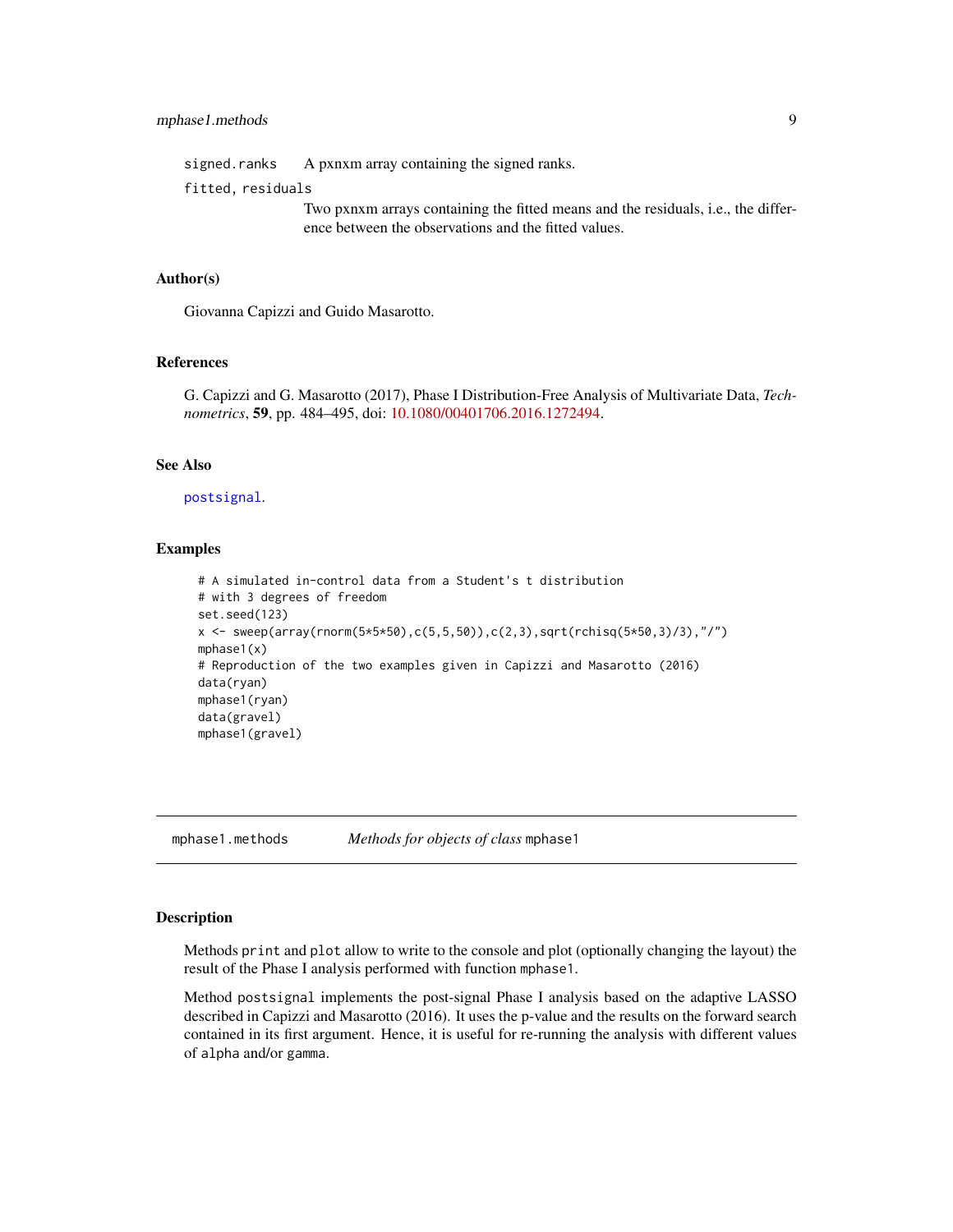# Usage

```
## S3 method for class 'mphase1'
print(x, \ldots)## S3 method for class 'mphase1'
plot(x, layout=c(1,p),...)## S3 method for class 'mphase1'
postsignal(x, plot = TRUE, alpha = 0.05, gamma = 0.5,...)
```
# Arguments

| $\mathsf{x}$ | an object returned by function mphase1.                                                                                                         |
|--------------|-------------------------------------------------------------------------------------------------------------------------------------------------|
| layout       | an integer vector describing the multi-panel (and possible multi-page) layout.                                                                  |
| plot         | logical; if TRUE the diagnostic plot is displayed.                                                                                              |
| alpha        | real; the acceptable false alarm probability; if the observed p-value is greater<br>than alpha, then the estimated mean function is a constant. |
| gamma        | real; the extra penalization for the extended BIC criteria.                                                                                     |
| $\cdots$     | ignored.                                                                                                                                        |

# Value

An object of class mphase1. See [mphase1](#page-7-1) for the description.

# Author(s)

Giovanna Capizzi and Guido Masarotto.

# References

G. Capizzi and G. Masarotto (2017), Phase I Distribution-Free Analysis of Multivariate Data, *Technometrics*, 59, pp. 484–495, doi: [10.1080/00401706.2016.1272494.](https://doi.org/10.1080/00401706.2016.1272494)

```
data(gravel)
u <- mphase1(gravel,plot=FALSE)
print(u)
plot(u,layout=c(2,1))
postsignal(u,plot=FALSE,gamma=1)
```
<span id="page-9-0"></span>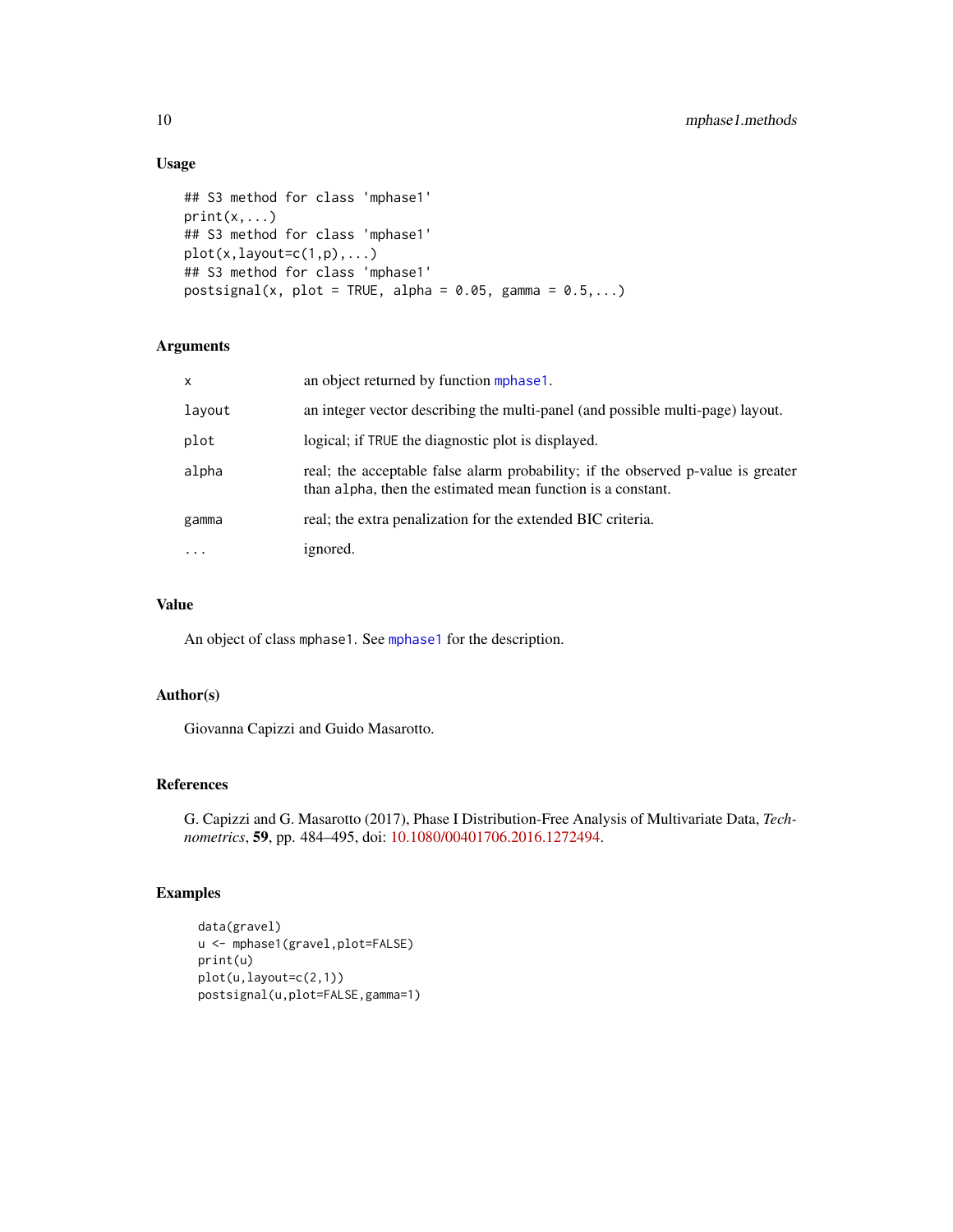<span id="page-10-1"></span><span id="page-10-0"></span>

#### <span id="page-10-2"></span>Description

mshewhart computes, and, optionally, plots, several Shewhart-type Phase I control charts for detecting location and scale changes in multivariate subgrouped data.

mshewhart.normal.limits pre-computes the corresponding control limits when the in-control distribution is multivariate normal.

#### Usage

```
mshewhart(x, subset, stat = c("T2Var", "T2", "Var", "Depth Ranks"), score = c("Identity",
  "Signed Ranks", "Spatial Signs", "Spatial Ranks", "Marginal Ranks"),
  loc.scatter = c("Classic", "MCD"), plot = TRUE, FAP = 0.05,
  seed = 11642257, L = 1000, limits = NA)
mshewhart.normal.limits(p, n, m, stat = c("T2Var", "T2", "Var", "Depth Ranks"),
  score = c("Identity", "Signed Ranks", "Spatial Signs", "Spatial Ranks",
```

```
"Marginal Ranks"), loc.scatter = c("Classic", "MCD"),
FAP = 0.05, seed = 11642257, L = 100000)
```
#### Arguments

| $\times$    | a pxnxm data numeric array (n observations gathered at m time points on p<br>variables).                                                                                                                                    |
|-------------|-----------------------------------------------------------------------------------------------------------------------------------------------------------------------------------------------------------------------------|
| p           | integer: number of monitored variables.                                                                                                                                                                                     |
| n           | integer: size of each subgroup (number of observations gathered at each time<br>point).                                                                                                                                     |
| m           | integer: number of subgroups (time points).                                                                                                                                                                                 |
| subset      | an optional vector specifying a subset of subgroups/time points to be used                                                                                                                                                  |
| stat        | character: control statistic <sup>[s]</sup> to use; see Details.                                                                                                                                                            |
| score       | character: transformation to use; unused when stat=Depth Ranks; see Details.                                                                                                                                                |
| loc.scatter | character: estimates of the multivariate location and scatter to use when no pre-<br>liminary rank transformation is applied. Unused when stat is equal to Depth<br>Ranks or score is different from Identity. See Details. |
| plot        | logical; if TRUE, control statistic[s] is[are] displayed.                                                                                                                                                                   |
| FAP         | numeric (between 0 and 1): desired false alarm probability.                                                                                                                                                                 |
| seed        | positive integer; if not NA, the RNG's state is resetted using seed. The current<br>. Random. seed will be preserved. Unused by mshewhart when limits is not<br>NA.                                                         |
| L           | positive integer: number of Monte Carlo replications used to compute the con-<br>trol limits. Unused by mshewhart when limits is not NA.                                                                                    |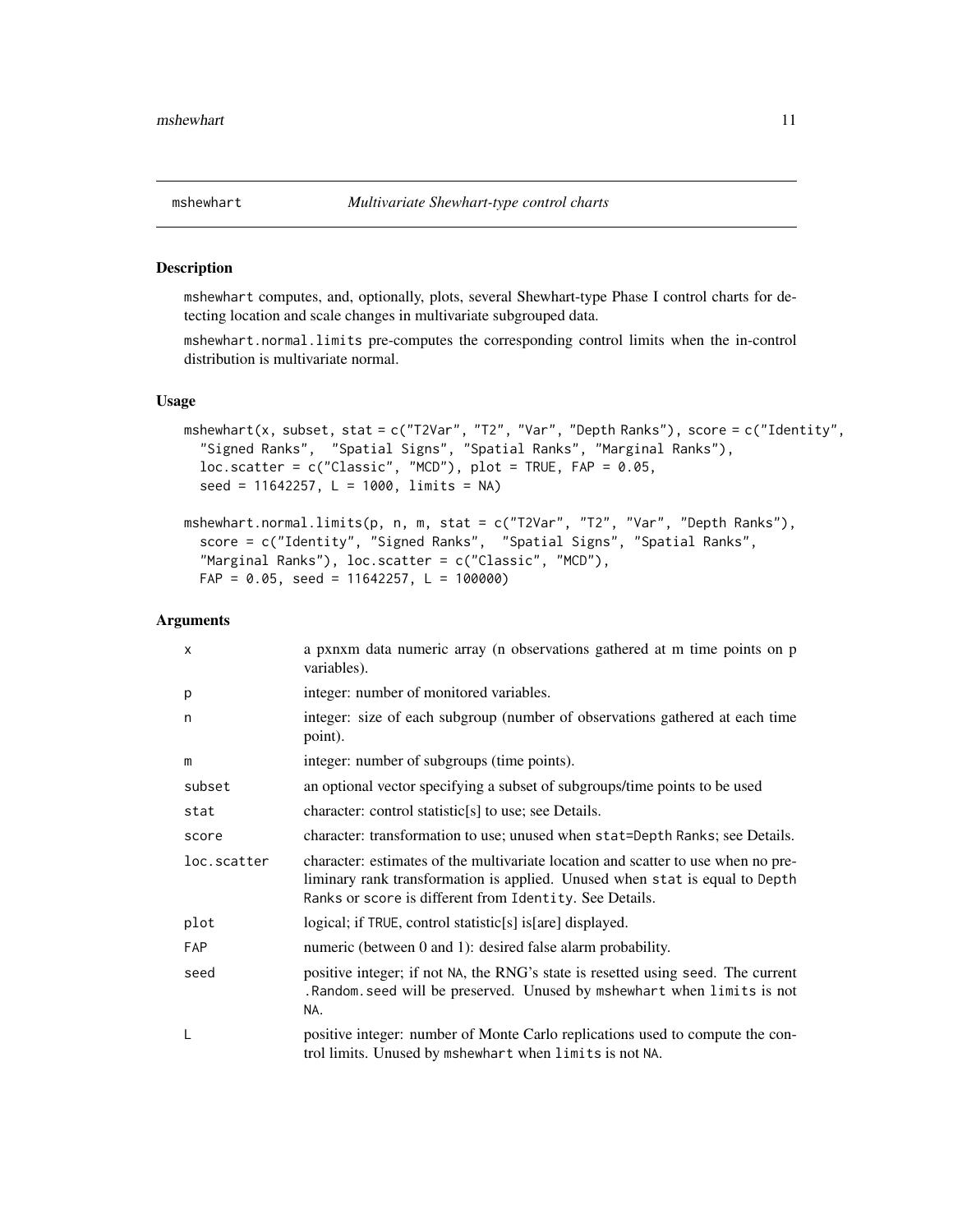limits numeric: pre-computed vector of control limits. This vector should contain  $(A, B)$  when stat=T2Var,  $(A)$  when stat=T2,  $(B)$  when stat=Var and  $(C)$ when stat=Depth Ranks. See Details for the definition of the critical values A,  $B$  and  $C$ .

#### Details

The implemented control statistics are

- T2Var: combination of the T2 and Var statistics described below.
- T2: Hotelling's  $T^2$  control statistics (see Montgomery, 2009, equation 11.19, or Qiu, 2013, equation 7.7) with control limit equal to A.
- Var: normal likelihood ratio control statistics for detecting changes in the multivariate dispersion (see Montgomery, 2009, equation 11.34), with control limit equal to  $B$ .
- Depth Ranks: control statistics based on the rank of the Mahalanobis depths, proposed by Bell *et. al.*. As suggested Bell *et al.*, the Mahalanobis depths are computed using the BACON estimates of the multivariate mean vector and the mean of the subgroups sample covariance matrices. An alarm is signalled if any of the statistics is greater than a positive control limit C.

The T2 and Var control statistics are computed

- score=Identical: from the original data standardized using either the classical pooled estimates of the mean vector and dispersion matrix (Montgomery, 2009, equations 11.14–11.18; Qiu, 2013, equations at page 269) or the highly robust minimum covariance determinant (MCD) estimate when argument loc.scatter is equal to Classic or MCD, respectively.
- score=Signed Ranks, Spatial Signs, Spatial Ranks, Marginal Ranks: from a "rank" transformation of the original data. In particular, see Hallin and Paindaveine (2005) for the definition of the multivariate signed ranks and Oja (2010) for those of the spatial signs, spatial ranks, and marginal ranks. Multivariate signed ranks, spatial signs and ranks are "inner" standardized while marginal ranks are "outer" standardized (see Oja (2010) for the definition of "inner" and "outer" standardization).

Note that the  $T^2$  control statistics based on the spatial signs corresponds to the control charts suggested by Cheng and Shiau (2015).

#### Value

mshewhart returns an invisible list with elements:

| T <sub>2</sub>  | $T2$ control statistic; this element is present only if stat is T2Var or T2.                                           |
|-----------------|------------------------------------------------------------------------------------------------------------------------|
| Var             | <i>Var</i> control statistic; this element is present only if stat is T2Var or Var.                                    |
| DepthRanks      | control statistic based on the rank of the Mahalanobis depths; this element is<br>present only if stat is Depth Ranks. |
| center, scatter |                                                                                                                        |
|                 | estimates of the multivariate location and scatter used to standardized the obser-<br>vations.                         |
| limits          | control limits.                                                                                                        |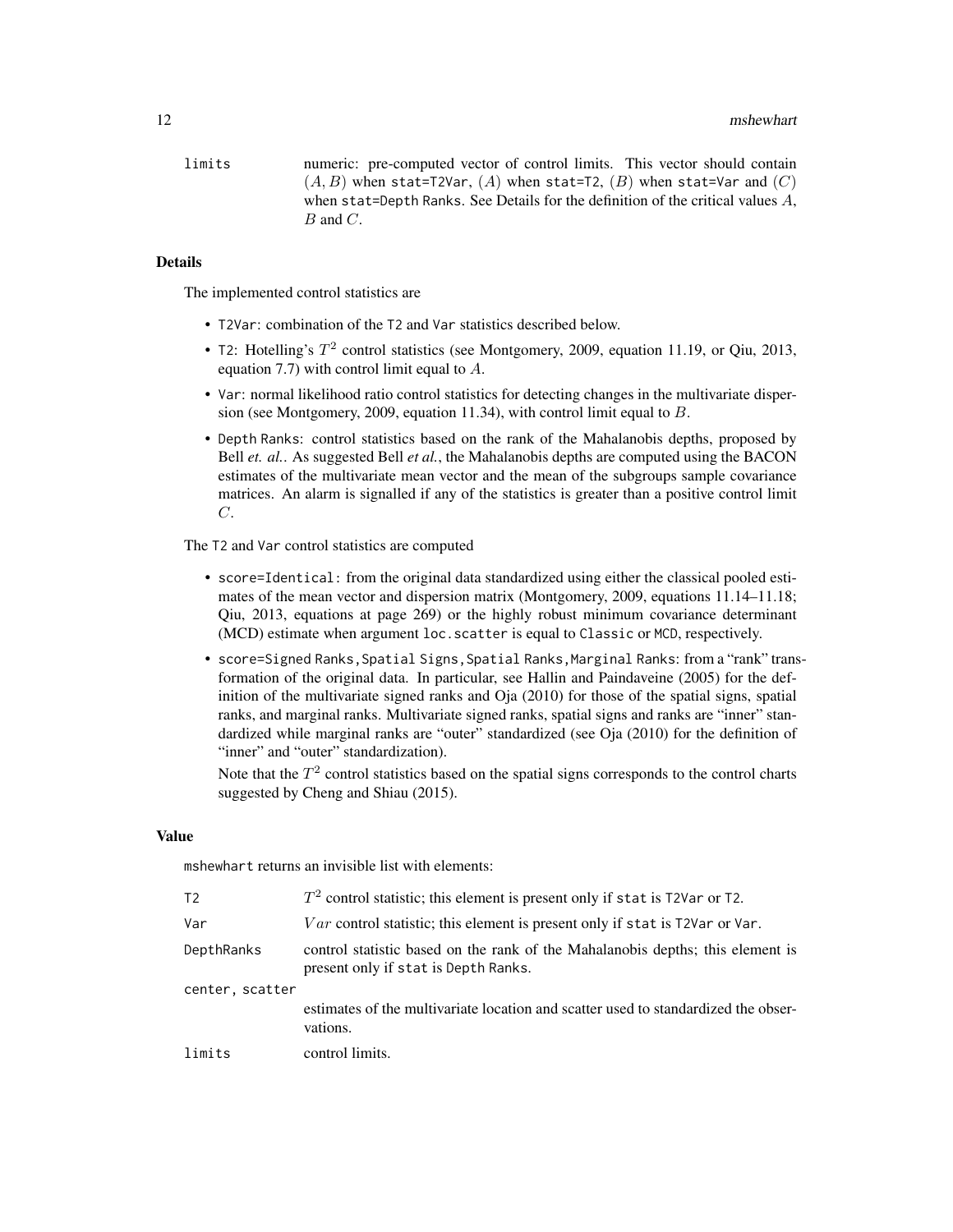#### mshewhart 13

stat, score, loc.scatter, FAP, L, seed input arguments.

mshewhart.normal.limits returns a numeric vector containing the control limits.

# **Note**

- 1. When limits is NA, mshewhart computes the control limits by permutation. Then, the resulting control chart is distribution-free.
- 2. Pre-computed limits, such as those computed by using mshewhart.normal.limits, are not recommended. Indeed, the resulting control chart will not be distribution-free.
- 3. However, when score is Signed Ranks, Spatial Signs, Spatial Ranks or stat is Depth Ranks, the computed control limits are distribution-free in the class of all multivariate elliptical distributions.

# Author(s)

Giovanna Capizzi and Guido Masarotto.

#### References

R. C. Bell, L. A. Jones-Farmer, N. Billor (2014) "A distribution-free multivariate Phase I location control chart for subgrouped data from elliptical distributions". *Technometrics*, 56, pp. 528–538, doi: [10.1080/00401706.2013.879264.](https://doi.org/10.1080/00401706.2013.879264)

C. R. Cheng, J. J. H. Shiau JJH (2015) "A distribution-free multivariate control chart for Phase I applications". *Quality and Reliability Engineering International*, 31, pp. 97–111, doi: [10.1002/](https://doi.org/10.1002/qre.1751) [qre.1751.](https://doi.org/10.1002/qre.1751)

M. Hallin and D. Paindaveine (2005) "Affine-Invariant Aligned Rank Tests for the Multivariate General Linear Model with VARMA Errors". *Journal of Multivariate Analysis*, 93, pp. 122–163, doi: [10.1016/j.jmva.2004.01.005.](https://doi.org/10.1016/j.jmva.2004.01.005)

D. C. Montgomery (2009) *Introduction to Statistical Quality Control*, 6th edn. Wiley.

H. Oja (2010) *Multivariate Nonparametric Methods with R. An Approach Based on Spatial Signs and Ranks*. Springer.

P. Qiu (2013) *Introduction to Statistical Process Control*. Chapman & Hall/CRC Press.

```
data(ryan)
mshewhart(ryan)
mshewhart(ryan,subset=-10)
mshewhart(ryan,subset=-c(10,20))
mshewhart(ryan,score="Signed Ranks")
mshewhart(ryan,subset=-10,score="Signed Ranks")
mshewhart(ryan,subset=-c(10,20),score="Signed Ranks")
```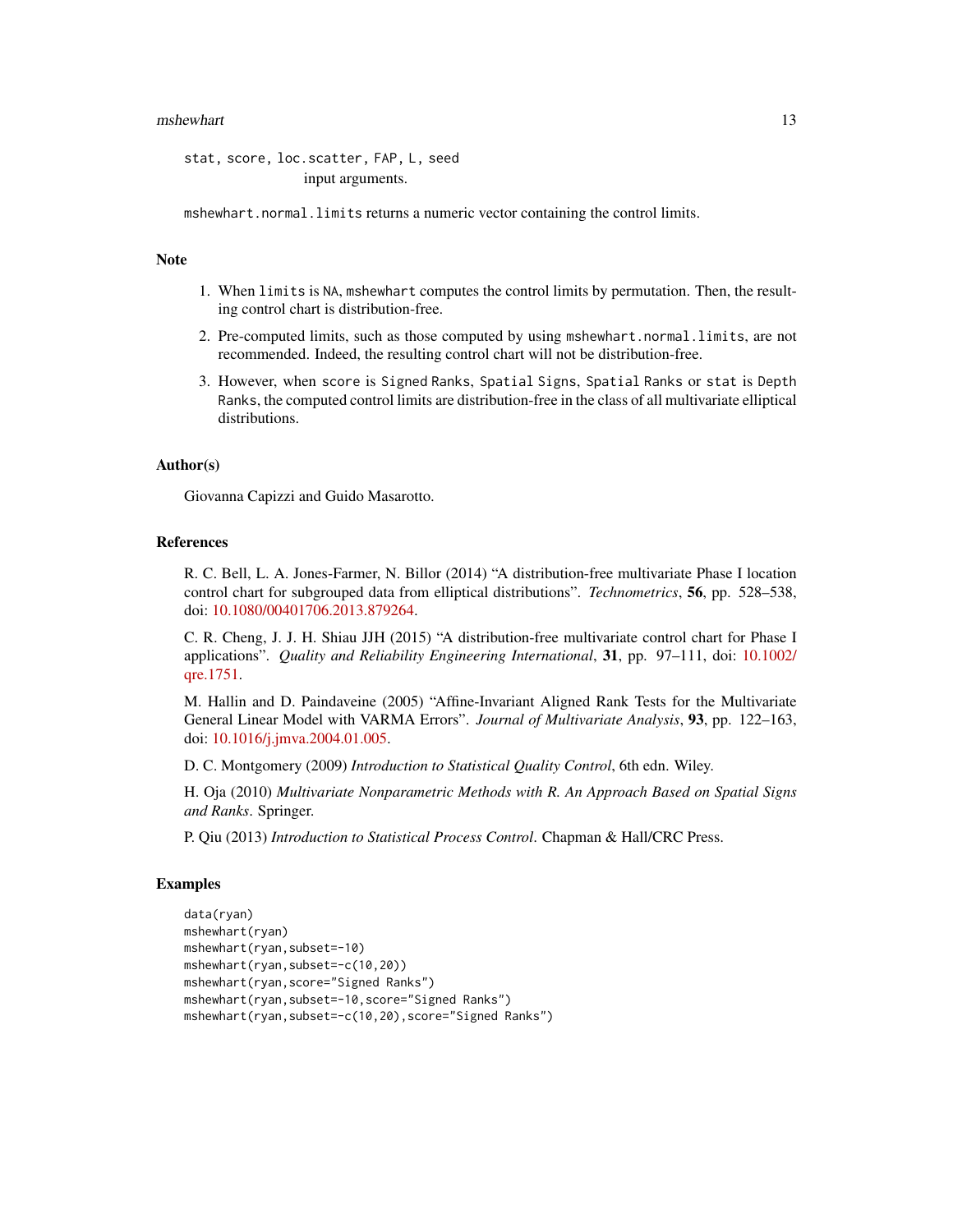<span id="page-13-1"></span><span id="page-13-0"></span>

# <span id="page-13-2"></span>Description

phase1Plot and mphase1Plot plot univariate or multivariate Phase 1 observations, organized as required by the dfphase1 package.

### Usage

```
phase1Plot(x)
```
mphase1Plot(x, layout =  $c(1, p)$ )

# Arguments

| $\mathsf{x}$ | phase1Plot: a nxm numeric matrix or a numeric vector of length m.                                              |
|--------------|----------------------------------------------------------------------------------------------------------------|
|              | mphase 1 Plot: a pxnxm data numeric array or a pxm numeric matrix.                                             |
|              | Here, p denotes the number of variables, n the size of each subgroup and m the<br>number of subgroups.         |
| lavout       | an integer vector describing the multi-panel (and possible multi-page) layout.<br>See the third example below. |

# Author(s)

Giovanna Capizzi and Guido Masarotto.

```
x <- matrix(rt(5*20,5),5)
x[,10] <- x[,10]+3
phase1Plot(x)
# a data set with many variables
x <- array(rnorm(20*5*50),c(20,5,50))+10*(1:20)
mphase1Plot(x)
# it is better to organize the plot on two pages
if (interactive()) old <- grDevices::devAskNewPage(TRUE)
mphase1Plot(x,c(2,5,2))
if (interactive()) grDevices::devAskNewPage(old)
```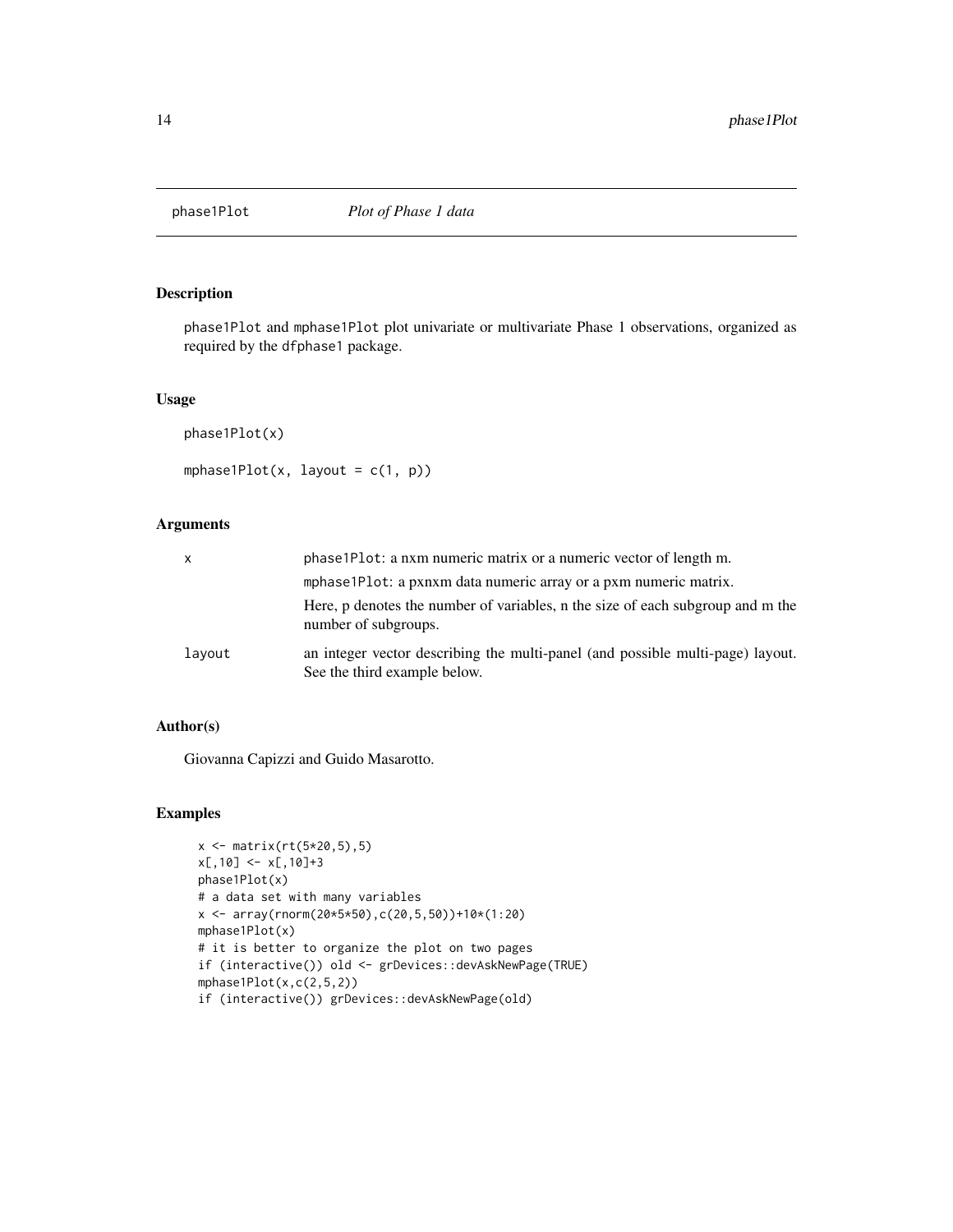<span id="page-14-1"></span><span id="page-14-0"></span>rsp *Distribution-Free Phase I Analysis of Univariate Data based on Recursive Segmentation and Permutation*

# Description

rsp implements the Phase I method described in Capizzi and Masarotto (2013).

# Usage

```
rsp(y, plot = TRUE, L = 1000, seed = 11642257, alpha = 0.05,
  maxsteps = min(50, round(NROW(y)/15)), lim = max(5, min(10, round(NROW(y)/10))))
```
# Arguments

|          | Phase I data; y can be either (i) a vector or a 1xm matrix in the case of individual<br>observations or (ii) a nxm matrix for subgrouped data (n observations gathered<br>at m time points). |
|----------|----------------------------------------------------------------------------------------------------------------------------------------------------------------------------------------------|
| plot     | logical; if TRUE, the diagnostic plot is displayed.                                                                                                                                          |
|          | integer; the number of random permutations used to compute the p-values.                                                                                                                     |
| seed     | positive integer; if not NA, the RNG's state is resetted using seed. The current<br>. Random. seed will be preserved.                                                                        |
| alpha    | real; the significance level used to compute the level and scale estimates; if one<br>of the p-values is greater than alpha, the corresponding estimate is a constant.                       |
| maxsteps | integer; the maximum number of step shifts which the procedure tries to detect.                                                                                                              |
| lmin     | integer; the minimum length of a step.                                                                                                                                                       |

# Value

A list with elements

| D      | the adjusted p-values                                                                     |
|--------|-------------------------------------------------------------------------------------------|
| stat   | the summary statistics (a mx2 matrix)                                                     |
| fitted | the (possibly time-variant) estimates of the process level and scale (a mx2 ma-<br>trix). |

# Author(s)

Giovanna Capizzi and Guido Masarotto.

# References

G. Capizzi, G. Masarotto (2013), "Phase I Distribution-Free Analysis of Univariate Data". *Journal of Quality Technology*, 45, pp. 273-284, doi: [10.1080/00224065.2013.11917938.](https://doi.org/10.1080/00224065.2013.11917938)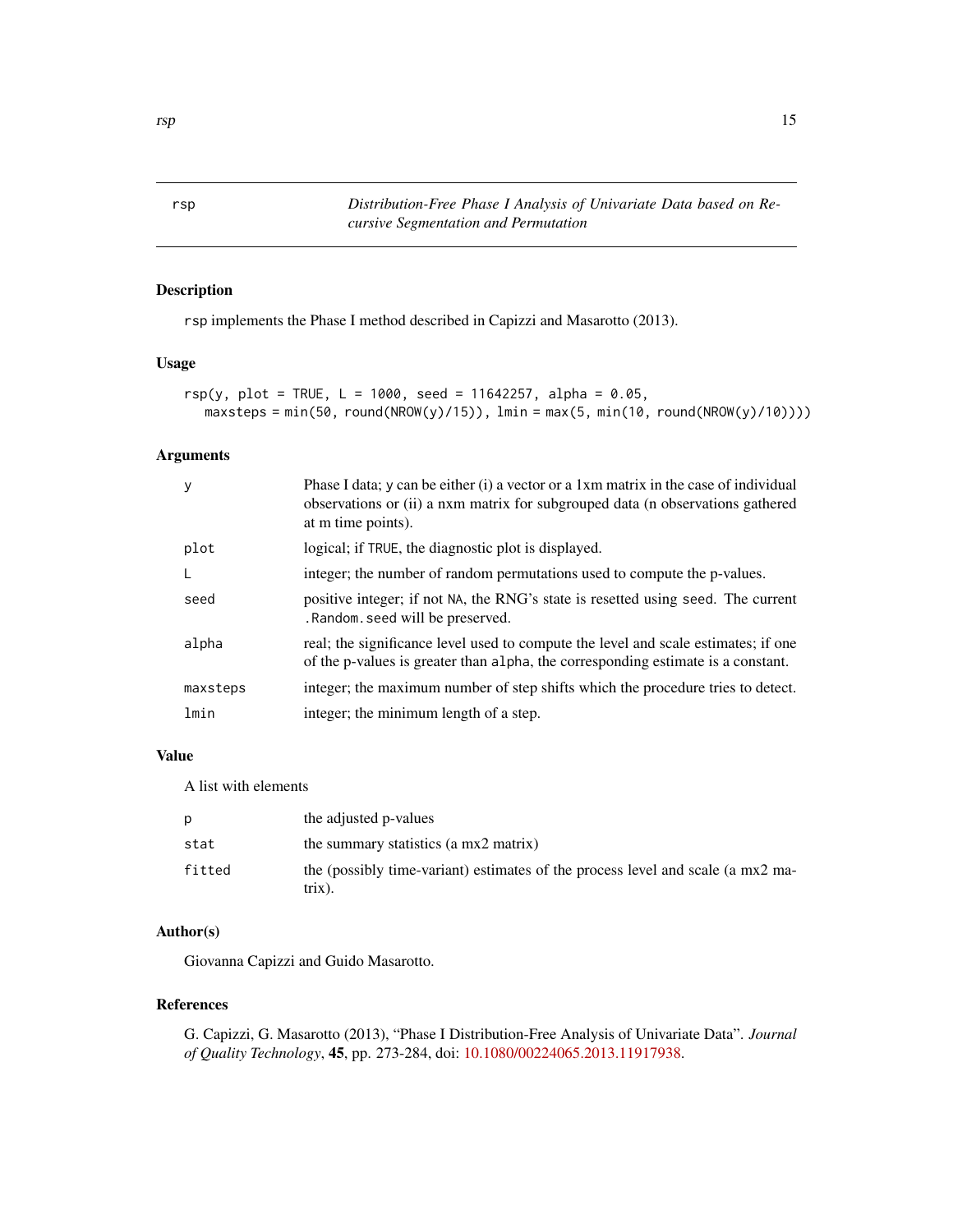#### Examples

```
# Individual observations with a transient level change
set.seed(112233)
level <- c(rep(0,20),rep(3,10),rep(0,20))
x < - level+rt(50,4)
rsp(x)
# Individual observations with a scale step change
scale <- c(rep(1,25),rep(3,25))
x \leftarrow scale*rt(50, 4)rsp(x)
data(fe)
rsp(fe)
data(colonscopy)
rsp(colonscopy)
```
ryan *Ryan data*

# Description

This data set contains the data given in Table 9.2 by Ryan (2011, p. 323). The sample comprises 20 subgroups, each with 4 observations, on two quality characteristics  $X_1$  and  $X_2$ . According to Ryan (2011), the 10th and 20th subgroups are out-of-control.

#### Usage

data(ryan)

# Format

A 2x4x20 array.

# References

T. P. Ryan (2011), *Statistical Methods for Quality Improvement*, 3rd ed., Wiley.

#### Examples

data(ryan) mphase1Plot(ryan)

<span id="page-15-0"></span>16 ryan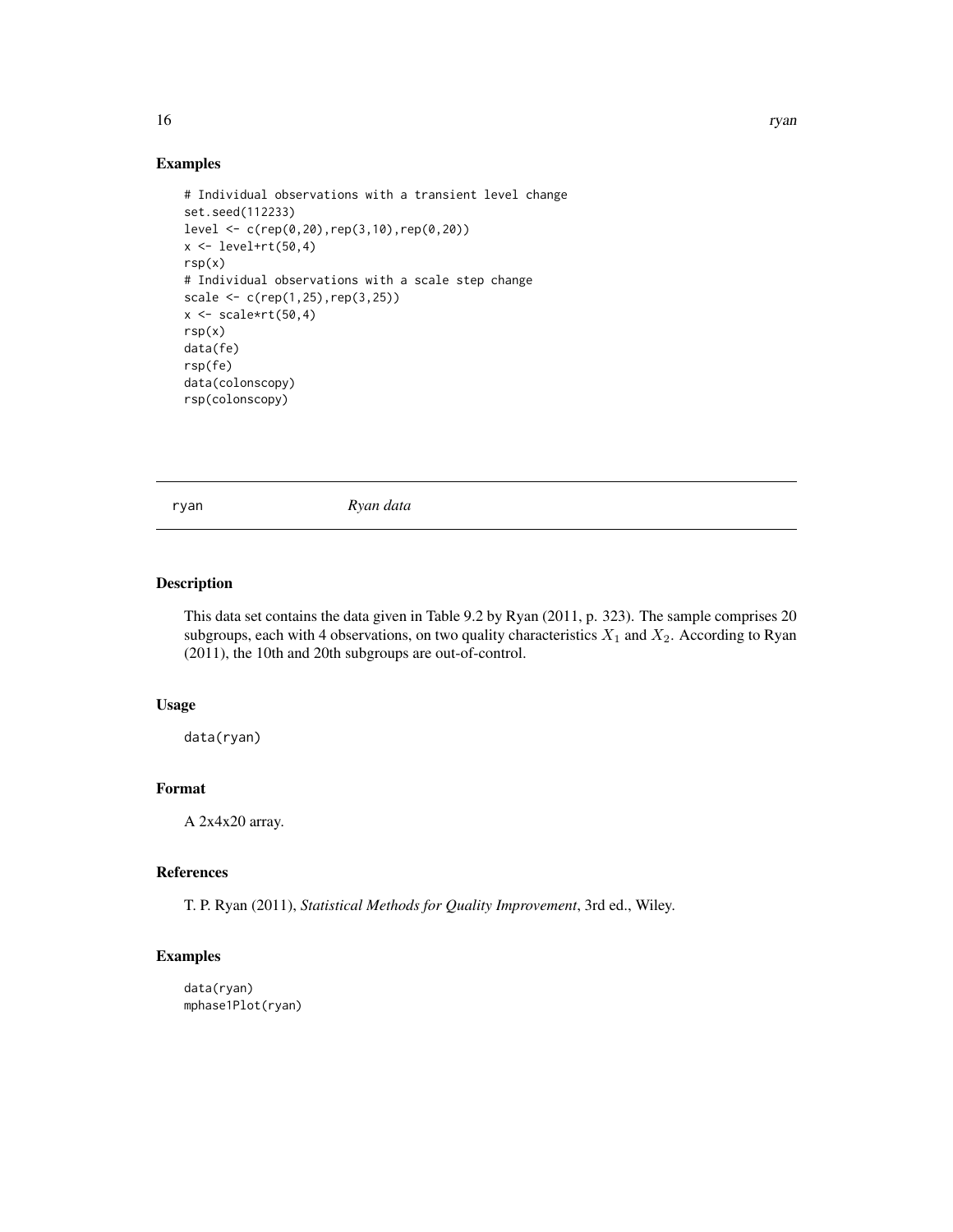#### <span id="page-16-2"></span><span id="page-16-1"></span><span id="page-16-0"></span>Description

shewhart computes, and, optionally, plots, Shewhart-type Phase I control charts for detecting changes in location and scale of univariate subgrouped data.

shewhart.normal.limits pre-computes the corresponding control limits when the in-control distribution is normal.

# Usage

```
shewhart(x, subset, stat = c("XbarS", "Xbar", "S", "Rank", "lRank", "sRank"),
  aggregation = c("median", "mean"), plot = TRUE, FAP = 0.05,
 seed = 11642257, L = if (stat %in% c("XbarS", "Xbar", "S")) 1000 else 100000,
 limits = NA)
```

```
shewhart.normal.limits(n, m, stat = c("XbarS", "Xbar", "S", "Rank", "lRank", "sRank"),
  aggregation = c("median", "mean"), FAP = 0.05,seed = 11642257, L = 100000
```
# Arguments

| $\times$    | a nxm data numeric matrix (n observations gathered at m time points).                                                                                                                                                                                                                                                    |
|-------------|--------------------------------------------------------------------------------------------------------------------------------------------------------------------------------------------------------------------------------------------------------------------------------------------------------------------------|
| n           | integer: size of each subgroup (number of observations gathered at each time<br>point).                                                                                                                                                                                                                                  |
| m           | integer: number of subgroups (time points).                                                                                                                                                                                                                                                                              |
| subset      | an optional vector specifying a subset of subgroups/time points to be used                                                                                                                                                                                                                                               |
| stat        | character: the control statistic $[s]$ to use; see Details.                                                                                                                                                                                                                                                              |
| aggregation | character: it specify how to aggregate the subgroup means and standard devia-<br>tions. Used only when stat is XbarS, Xbar or S.                                                                                                                                                                                         |
| plot        | logical; if TRUE, control statistic[s] is[are] displayed.                                                                                                                                                                                                                                                                |
| FAP         | numeric (between 0 and 1): desired false alarm probability.                                                                                                                                                                                                                                                              |
| seed        | positive integer; if not NA, the RNG's state is resetted using seed. The current<br>. Random. seed will be preserved. Unused by shewhart when limits is not NA.                                                                                                                                                          |
| L           | positive integer: number of Monte Carlo replications used to compute the con-<br>trol limits. Unused by shewhart when limits is not NA.                                                                                                                                                                                  |
| limits      | numeric: a precomputed vector of control limits. The vector should contain<br>$(A, B1, B2)$ when stat=XbarS, $(A)$ when stat=Xbar, $(B1, B2)$ when stat=S,<br>$(C, D)$ when stat=Rank, $(C)$ when stat=1Rank and $(D)$ when stat=sRank.<br>See Details for the definition of the critical values $A, B_1, B_2, C$ and D. |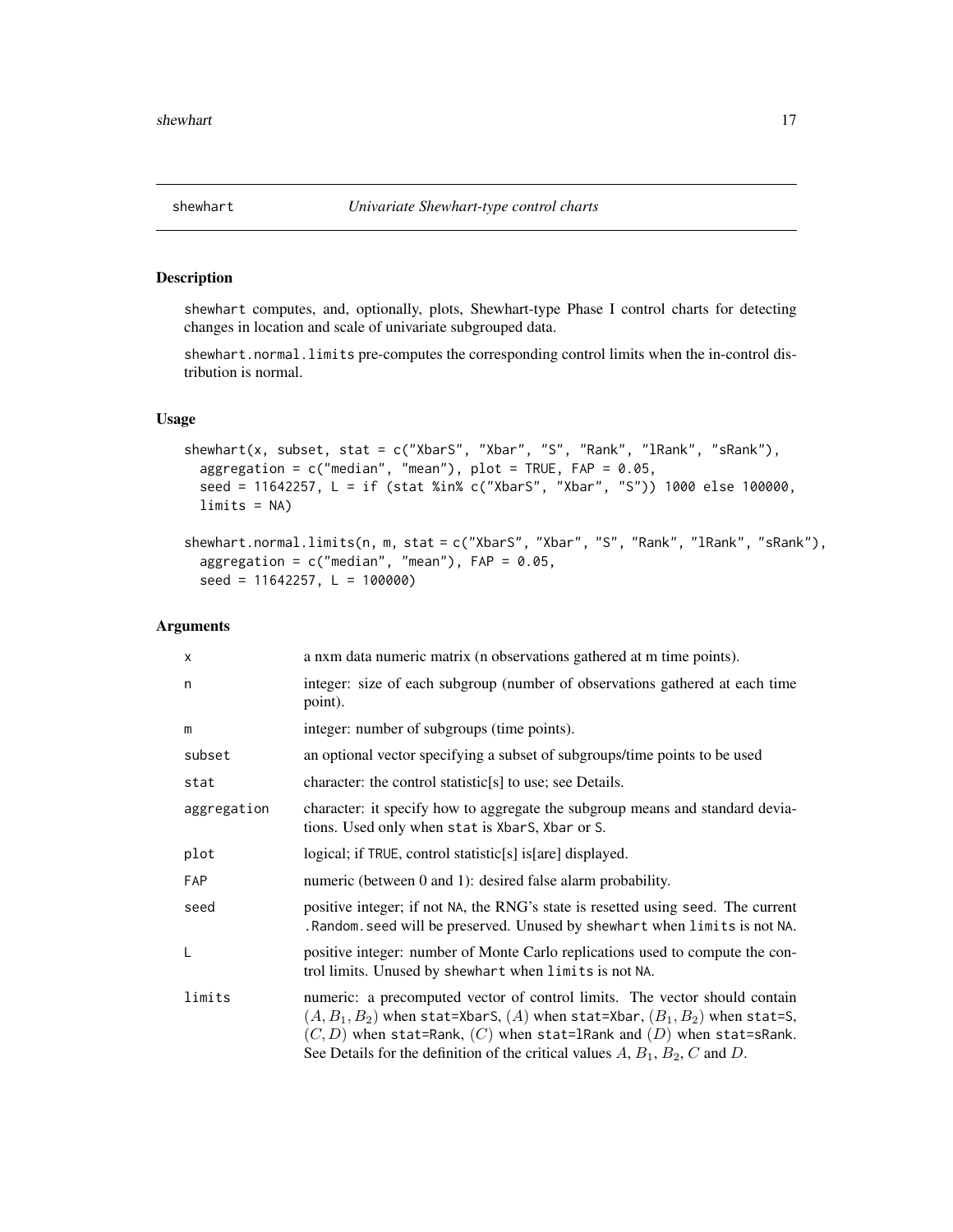# Details

The implemented control charts are:

- XbarS: combination of the Xbar and S control charts described in the following.
- Xbar: chart based on plotting the subgroup means with control limits

$$
\hat{\mu} \pm A \frac{\hat{\sigma}}{\sqrt{n}}
$$

where  $\hat{\mu}(\hat{\sigma})$  denotes the estimate of the in-control mean (standard deviation) computed as the mean or median of the subgroup means (standard deviations).

- S: chart based on plotting the (unbiased) subgroup standard deviations with lower control limit  $B_1\hat{\sigma}$  and upper control limit  $B_2\hat{\sigma}$ .
- Rank: combination of the lRank and sRank control charts described in the following.
- lRank: control chart based on the standardized rank-sum control statistic suggested by Jones-Farmer *et al.* (2009) for detecting changes in the location parameter. Control limits are of the type  $\pm C$ .
- sRank: control chart based on the standardized rank-sum control statistic suggested by Jones-Farmer and Champ (2010) for detecting changes in the scale parameter. Control limits are of the type  $\pm D$ .

# Value

shewhart returns an invisible list with elements

| Xbar                            | subgroup means; this element is present only if stat is XbarS or Xbar.                                                                                   |  |
|---------------------------------|----------------------------------------------------------------------------------------------------------------------------------------------------------|--|
| S                               | subgroup standard deviation; this element is present only if stat is XbarS or S.                                                                         |  |
| lRank                           | rank-based control statistics for detecting changes in location; this element is<br>present only if stat is Rank or 1 Rank.                              |  |
| sRank                           | rank-based control-statistics for detecting changes in scale; this element is present<br>only if stat is Rank or sRank.                                  |  |
| limits                          | control limits.                                                                                                                                          |  |
| center, scale                   | estimates $\hat{\mu}$ and $\hat{\sigma}$ of the in-control mean and standard deviation; these elements<br>are present only if stat is XbarS, Xbar and S. |  |
| stat, L, aggregation, FAP, seed |                                                                                                                                                          |  |
|                                 | input arguments.                                                                                                                                         |  |
|                                 |                                                                                                                                                          |  |

shewhart.normal.limits returns a numeric vector containing the limits.

#### Note

1. If argument limits is NA, shewhart computes the control limits using (i) the permutation approach if stat is Xbars, Xbar, S and (ii) the distribution-free unconditional distribution when stat is Rank, lRank and sRank. In both cases, the resulting control chart is distributionfree.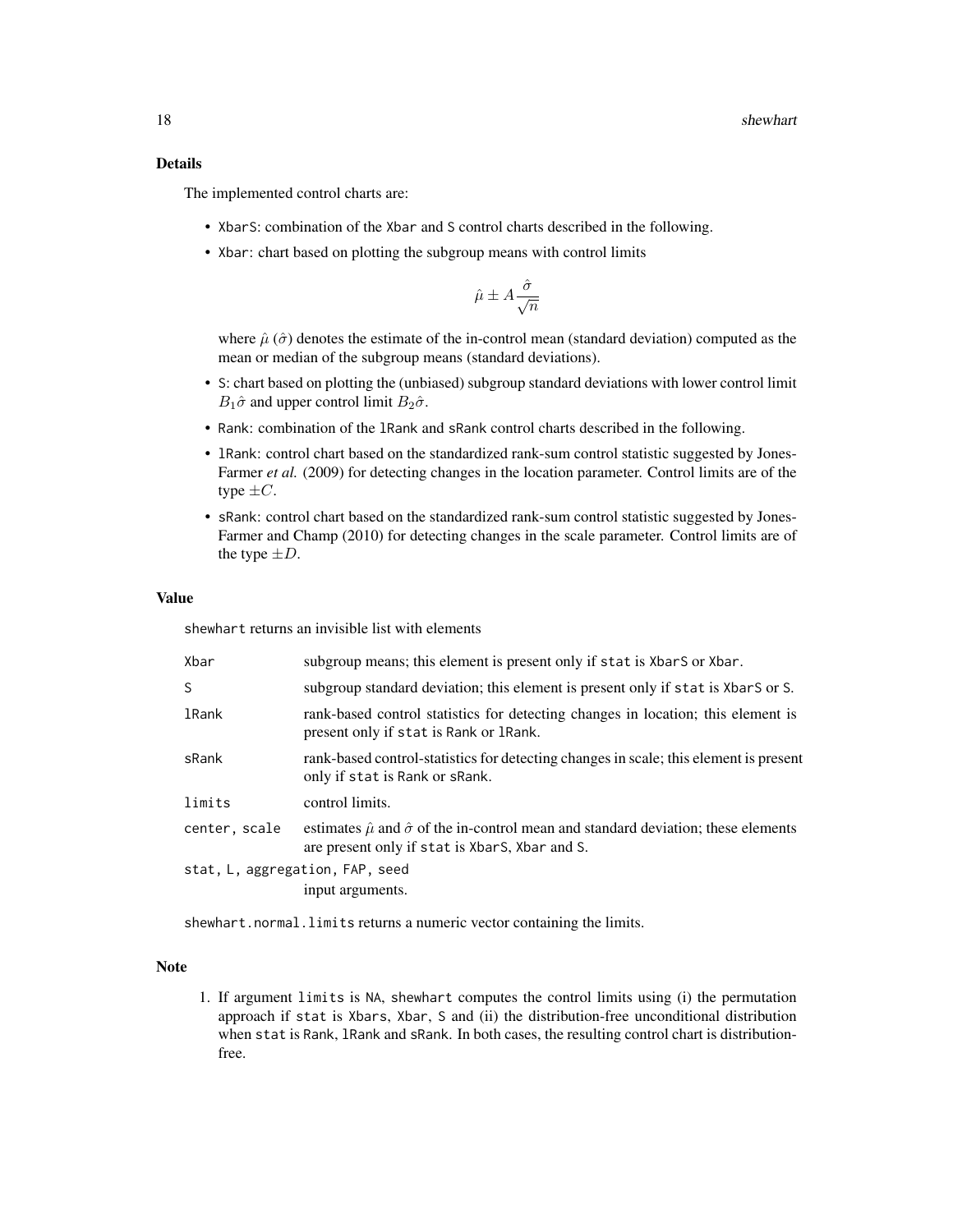#### <span id="page-18-0"></span>Student 2008 and 2008 and 2008 and 2008 and 2008 and 2008 and 2008 and 2008 and 2008 and 2008 and 2008 and 200

- 2. Pre-computed limits, such as those computed using shewhart.normal.limits, are not recommended when stat is XbarS, Xbar or S. Indeed, the resulting control chart will not be distribution-free.
- 3. When stat is Rank, lRank or sRank, the control limits computed by shewhart.normal.limits are distribution-free in the class of all univariate continuous distributions. So, if user plan to apply rank-based control charts on a repeated number of samples of the same size, precomputing the control limits using mshewhart.normal.limits can reduce the overall computing time.

# Author(s)

Giovanna Capizzi and Guido Masarotto.

#### References

L. A. Jones-Farmer, V. Jordan, C. W. Champs (2009) "Distribution-free Phase I control charts for subgroup location", *Journal of Quality Technology*, 41, pp. 304–316, doi: [10.1080/00224065.2009.11917784.](https://doi.org/10.1080/00224065.2009.11917784)

L. A. Jones-Farmer, C. W. Champ (2010) "A distribution-free Phase I control chart for subgroup scale". *Journal of Quality Technology*, 42, pp. 373–387, doi: [10.1080/00224065.2010.11917834](https://doi.org/10.1080/00224065.2010.11917834)

D. C. Montgomery (2009) *Introduction to Statistical Quality Control*, 6th edn. Wiley.

P. Qiu (2013) *Introduction to Statistical Process Control*. Chapman & Hall/CRC Press.

#### Examples

```
# A simulated example
set.seed(12345)
y <- matrix(rt(100,3),5)
y[,20] <- y[,20]+3
shewhart(y)
# Reproduction of the control charts shown
# by Jones-Farmer et. al. (2009,2010)
data(colonscopy)
u <- shewhart.normal.limits(NROW(colonscopy),NCOL(colonscopy),stat="lRank",FAP=0.1)
u
# control limits based on a limited number of replications
# to avoid a (relatively) long execution time
shewhart(colonscopy,stat="lRank",limits=u,L=10000)
shewhart(colonscopy,stat="sRank",FAP=0.1,L=10000)
```
Student *A simulated dataset*

#### **Description**

This simulated data set consists in 50 subgroups, each with 5 observations, on 4 variables.

There is an isolated location shift involving only the first variable at time  $t = 10$  and a step shift, involving the third and fourth variables, starting from  $t = 31$ . The in-control distribution is Student's t with 3 degrees of freedom, zero mean and such that  $cov(X_i, X_j) = 0.8^{|i-j|}$ .

See the example for the exact code used to simulate the data.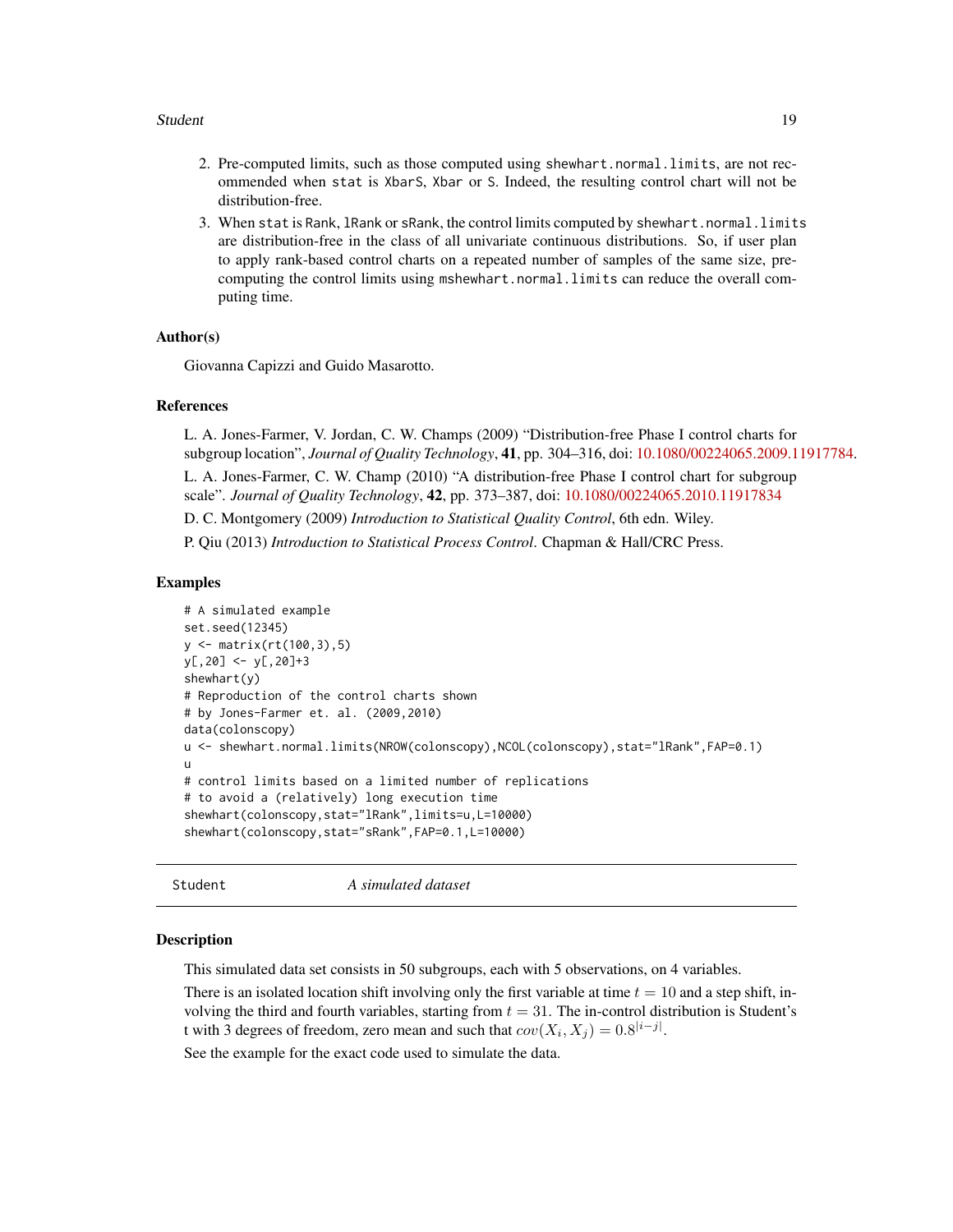20 Student Section 20 Student Student Student Student Student Student Student Student Student Student Student

# Usage

data(Student)

# Format

A 4x5x50 array.

```
data(Student)
mphase1(Student)
#
# Replication of the simulation
#
# Generation of the in-control observations
set.seed(1)
m < -50n < -5p \le -4df \leftarrow 3Sigma \leq outer(1:p,1:p,function(i,j) 0.8^abs(i-j))
Sigma
xnorm <- crossprod(chol(Sigma),matrix(rnorm(p*n*m),p))
xchisq <- sqrt(rchisq(n*m,df)/(df-2))
x <- array(sweep(xnorm,2,xchisq,"/"),c(p,n,m))
# Then, we add an isolated shift at time 10
# (only for the first variable)
x[1,10] <- x[1,10]+# and, a step shift starting at time 31
# (only for the third and fourth variable)
x[3:4, 31:50] <- x[3:4, 31:50] + c(0.50, -0.25)dimnames(x)<-list(paste("X",1:4,sep=""),NULL,NULL)
identical(x,Student)
```